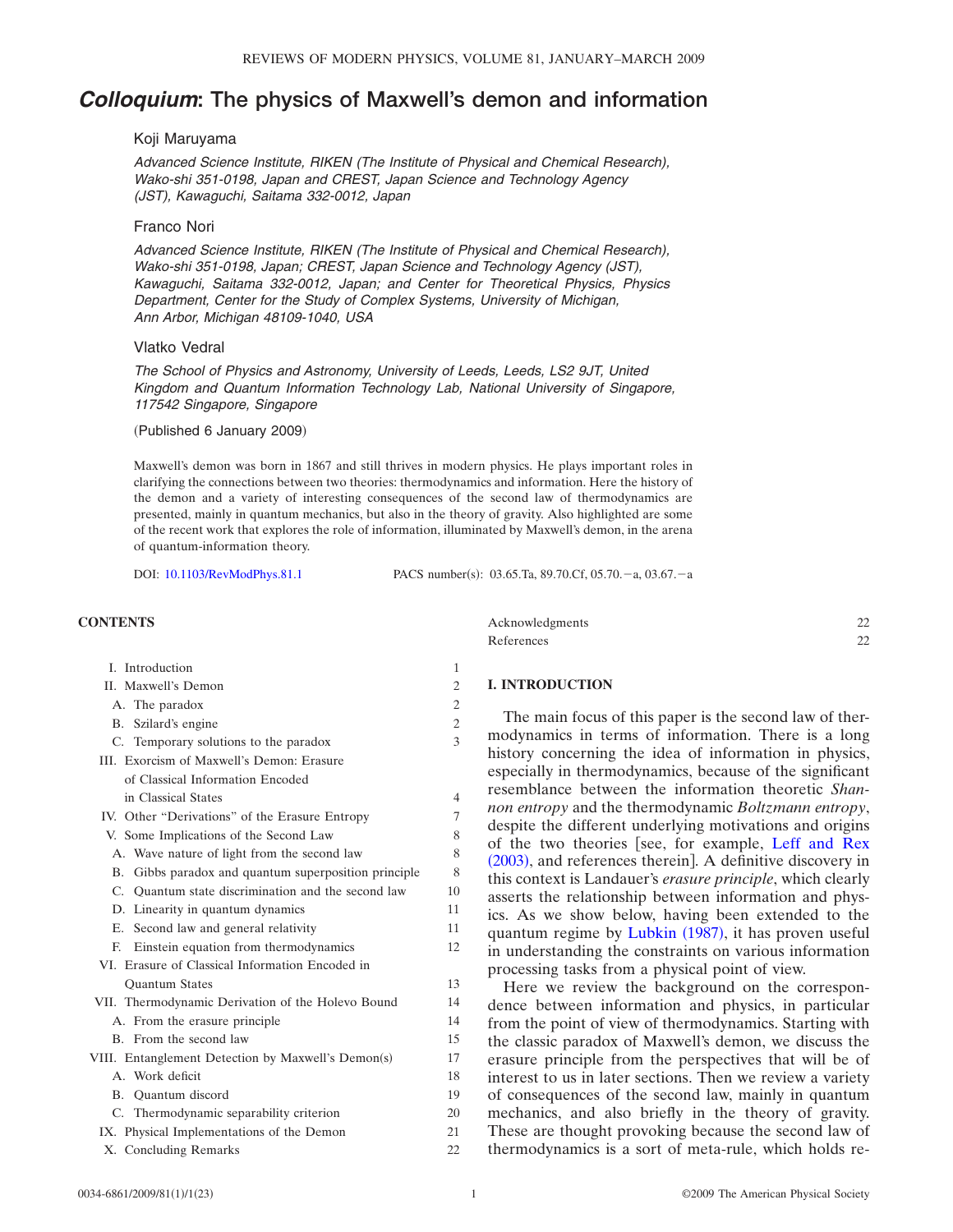gardless of the specific dynamics of the system we look at. Besides, the fundamental postulates of quantum mechanics, as well as general relativity, do not presume the laws of thermodynamics in the first place. After reviewing these classic works and appreciating how powerful and how universal the second law is, we discuss some of the recent progress concerning the intriguing interplay between information and thermodynamics from the viewpoint of quantum-information theory.

## **II. MAXWELL'S DEMON**

## **A. The paradox**

A character who has played an important role in the history of physics, particularly in thermodynamics and information, is Maxwell's demon. It was first introduced by Maxwell in 1871 ([Maxwell, 1911](#page-22-2)) to discuss the "limitations of the second law of thermodynamics," which is also the title of a section in his book. The second law (in Clausius's version) states ([Pippard, 1957](#page-22-3)): "It is impossible to devise an engine which, working in a cycle, shall produce no effect other than the transfer of heat from a colder to a hotter body." Maxwell devised his demon in a thought experiment to demonstrate that the second law is only a statistical principle that holds *almost* all the time, and not an absolute law set in stone.

The demon is usually described as an imaginary tiny being that operates a tiny door on a partition which separates a box into two parts of equal volumes, the left and the right. The box contains a gas which is initially in thermal equilibrium, i.e., its temperature *T* is uniform over the whole volume of the box. Let  $\langle v \rangle_T$  denote the average speed of molecules that form the gas. The demon observes the molecules in the left side of the box, and if he sees one approaching the door with a speed less than  $\langle v \rangle_T$ , then he opens the door and lets the molecule go into the right side of the box. He also observes the molecules in the right, and if he sees one approaching with a speed greater than  $\langle v \rangle_T$ , then he opens the door to let it move into the left side of the box.

Once he has induced a small difference in temperatures between the right and the left, his action continues to transfer heat from the colder part (right) to the hotter part (left) without exerting any work, thus he is breaking Clausius's form of the second law. This type of demon is referred to as the *temperature demon*.

There is another type of Maxwell's demon, who is ''less intelligent'' than the temperature demon. Such a demon merely allows all molecules moving in one direction to go through, while stopping all those moving the other way to produce a difference in pressure. This *pressure demon* runs a cycle by making the gas interact with a heat bath at a constant temperature after generating a pressure inequality. The sole net effect of this cycle is the conversion of heat transferred from the heat bath to work. This is also a plain violation of the second law, which rules out perpetuum mobile (in Kelvin's form): "It is impossible to devise an engine which, working in a cycle, shall produce no effect other than the extraction

of heat from a reservoir and the performance of an equal amount of mechanical work."

The second law can also be phrased as "in any cyclic process the total entropy of the physical systems involved in the process will either increase or remain the same." Entropy is, in thermodynamics, a state variable *S* whose change is defined as  $dS = \delta Q/T$  for a reversible process at temperature *T*, where  $\delta Q$  is the heat absorbed. Thus, irrespective of the type of demon, temperature or pressure, what he attempts to do is to decrease the entropy of the whole system for the cyclic process.

Historically, a number of physical mechanisms that might emulate the demon without any intelligent beings have also been proposed. One notable example should be the trap-door model by Smoluchowski ([v. Smolu](#page-22-4)[chowski, 1912](#page-22-4)). Instead of an intelligent demon operating the door, he considered a door that is attached to the partition by a spring so that it only opens to one side, the left, say. Then fast moving molecules in the right side can go into the left side by pushing the door, but slow ones are simply reflected as the door is shut tightly enough for them and no molecules can go into the right from the left. After a while, the temperature (as well as the density) of the left side should become higher and the right side lower. Useful work would be extracted from this spontaneously generated temperature difference. Smoluchowski pointed out that what prevents the trap-door mechanism from achieving the demonic work are thermal fluctuations, i.e., Brownian motion, of the door. The door might be kicked sometimes to let a fast molecule in; however, the thermal fluctuations will lift the door up and let molecules go back to the right side, resulting in no net temperature difference. This scenario was numerically analyzed in detail by [Skordos and](#page-22-5) [Zurek](#page-22-5) (1992) to confirm the above reasoning. While there have been many other similar mechanisms proposed, a more sophisticated model was discussed by [Feynman](#page-21-0) as the ratchet-and-pawl machine (Feynman *et*) al.[, 1965](#page-21-0)), which, again, does not work as a perpetual engine due to the thermal fluctuations.

The demon puzzle, which had been a cardinal question in the theory of thermodynamics, is now why a demon can never operate beyond the apparently fundamental limits imposed by the second law, no matter how intelligent he is and no matter what type (temperature or pressure) he is. An ingenious idea by Szilard treated the demon's intelligence as *information* and linked it with physics.

#### **B. Szilard's engine**

In 1929, the Hungarian scientist Leo Szilard presented a classical (nonquantum) analysis of Maxwell's demon (pressure demon), formulating an idealized heat engine with one-molecule gas ([Szilard, 1929](#page-22-6)). Szilard's work was epoch making in the sense that he explicitly pointed out, for the first time, the significance of information in physics.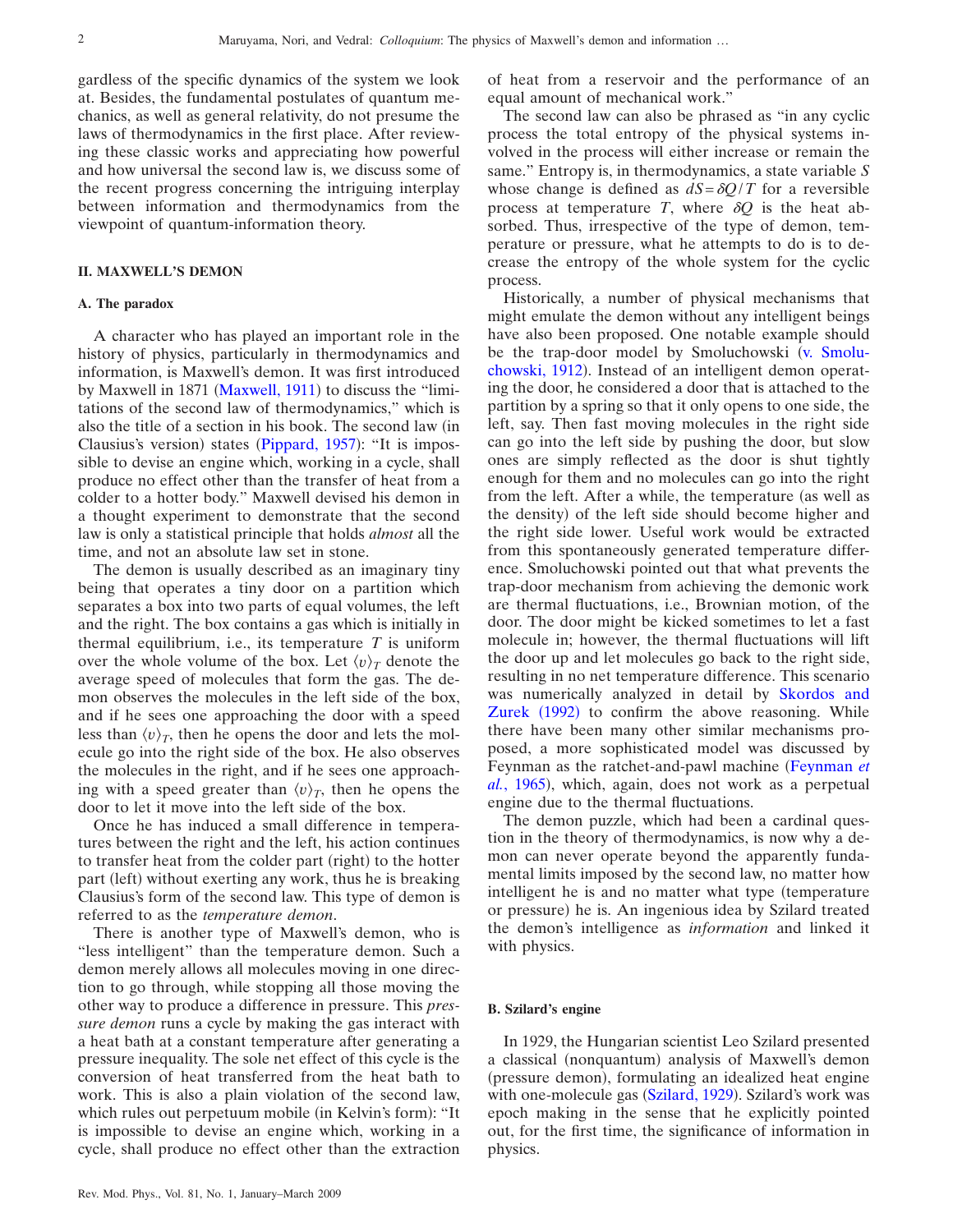<span id="page-2-0"></span>

FIG. 1. (Color online) Schematic diagram of Szilard's heat engine. A chamber of volume *V* contains a one-molecule gas, which can be found in either the right or the left part of the box. (a) Initially, the position of the molecule is unknown. (b) Maxwell's demon inserts a partition at the center and observes the molecule to determine whether it is in the right- or the left-hand side of the partition. He records this information in his memory. (c) Depending on the outcome of the measurement (which is recorded in his memory), the demon connects a load to the partition. If the molecule is in the right part as shown, he connects the load to the right-hand side of the partition. (d) The isothermal expansion of the gas does work upon the load, whose amount is *kT* ln 2 which we call 1 bit. Adapted from Fig. [4](#page-5-0) in [Plenio and Vitelli, 2001.](#page-22-9)

The process employed by Szilard's engine is schematically depicted in Fig. [1.](#page-2-0) A chamber of volume *V* contains a gas, which consists of a single molecule [Fig.  $1(a)$  $1(a)$ ]. As a first step of the process, a thin, massless, adiabatic partition is inserted into the chamber quickly to divide it into two parts of equal volumes. The demon measures the position of the molecule, either in the right or in the left side of the partition [Fig.  $1(b)$  $1(b)$  $1(b)$ ]. The demon records this result of the measurement for the next step. Then, he connects a load of a certain mass to the partition on the side where the molecule is supposed to be in, according to his recorded result of the previous measurement [Fig.  $1(c)$  $1(c)$ ]. Keeping the chamber at a constant temperature *T* by a heat bath, the demon can let the gas do some work *W* by quasistatic isothermal expansion (the partition now works as a piston). The gas returns to its initial state, where it now occupies the whole volume *V*, when the partition reaches the end of the chamber. During the expansion, heat *Q* is extracted from the heat bath and thus  $W = Q$  as it is an isothermal process. Hence Szilard's engine completes a cycle after extracting heat *Q* and converting it to an equal amount of mechanical work.

As the gas is expanded isothermally,<sup>1</sup> the amount of extracted work *W* is  $kT \int_{V/2}^{V} V^{-1} dV = kT \ln 2$ . An immediate question here might be if it is appropriate to assume the one-molecule gas as a normal ideal gas in discussing thermodynamic and statistical properties. To fill this conceptual gap, we consider an ensemble of onemolecule gases. Then, by taking averages over the ensemble, we calculate various quantities as if it is an ideal gas with a large number of molecules. In a sense, this can been seen as the origin of the intersection between thermodynamics and information theory: looking at the (binary) position of the molecule leads to its "dual" interpretations, i.e., in terms of thermodynamics and information theory.

Naturally, the factor *kT* ln 2 appears often in the following discussions on thermodynamic work, so we take it as a unit and call it "1 bit" when there is no risk of confusion.<sup>2</sup> This will be especially useful when we coordinate discussions of the information theoretic "bit" with the thermodynamic work.

The demon apparently violates the second law. As a result of the perfect conversion of heat *Q* into work *W*, the entropy of the heat bath has been reduced by *Q*/*T*  $= W/T = k \ln 2$ . According to the second law, there must be an entropy increase of at least the same amount somewhere to compensate this apparent decrease. Szilard attributed the source of the entropy increase to measurement. He wrote "The amount of entropy generated by the measurement may, of course, always be greater than this fundamental amount, but not smaller" ([Szilard, 1929](#page-22-6)). He referred to  $k \ln 2$  of entropy as a fundamental amount well before Shannon founded infor-mation theory in 1948 ([Shannon, 1948;](#page-22-7) Shannon and Weaver, [1949](#page-22-8)). Although he regarded the demon's memory as an important element in analyzing his onemolecule engine, Szilard did not reveal the specific role of the memory in terms of the second law. Nevertheless, his work is very important, as it was the first to identify the explicit connection between information and physics.

### **C. Temporary solutions to the paradox**

As Szilard did, many generations believed for decades that the paradox of Maxwell's demon could be solved by attributing the entropy increase to measurement. Note-worthy examples include those by [Brillouin](#page-21-1) (1951) and [Gabor](#page-21-2) (1961). They considered light to measure the speed of the molecules and (mistakenly) assumed this to be the most general measurement setting. Inspired by the work of [Demers](#page-21-3) (1944), who recognized in the 1940s that a high temperature lamp is necessary to illuminate the molecules so that the scattered light can be easily distinguished from blackbody radiation, Brillouin showed that information acquisition via light signals is necessarily accompanied by an entropy increase, which is sufficient to save the second law ([Brillouin, 1951](#page-21-1)). Interestingly, in his speculation, Brillouin linked the thermodynamic and the information entropies directly. Information entropy is a key function in the mathematical

<sup>&</sup>lt;sup>1</sup>The load should be varied continuously to match the pressure so that the expansion is a quasistatic and reversible process, and this enables the pressure to be  $p = kT/V$ .

 $^{2}$ By including the temperature *T*, we hereafter use the same unit bit for both entropy and thermodynamical work.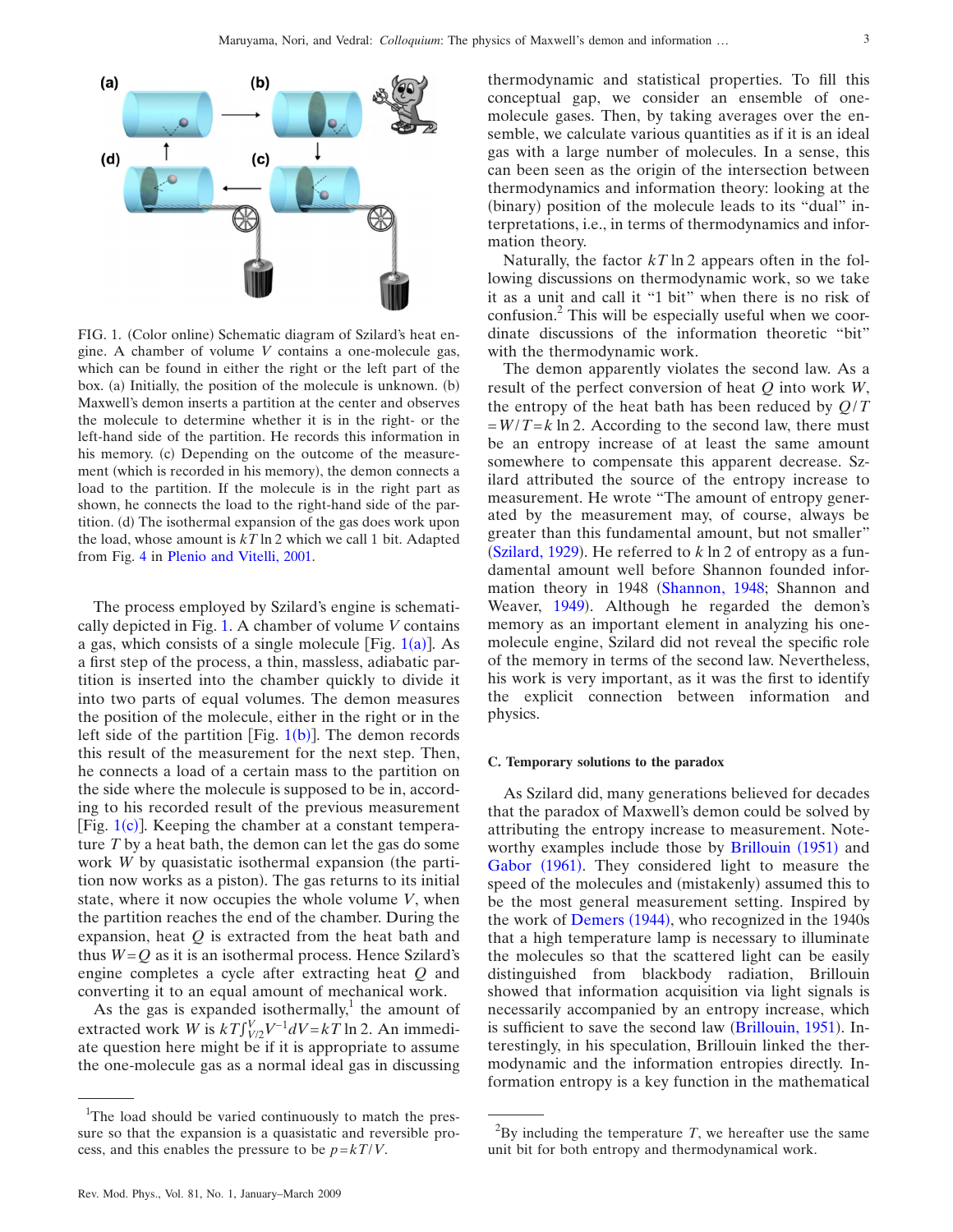theory of information, which was founded by Shannon only a few years before Brillouin's work, and although its logical origin is very different from thermodynamics, Brillouin dealt with two entropies on the same footing by putting them in the same equation to link the gain of information with the decrease of physical entropy. This led to the idea of *negentropy*, which is a quantity that behaves oppositely to the entropy<sup>3</sup> ([Schrödinger, 1944;](#page-22-10) [Brillouin, 2004](#page-21-4)). The negentropy is usually defined as the difference between the maximum possible entropy of a system under a given condition and the entropy it actually has, i.e.,  $N = S_{\text{max}} - S$ .

Brillouin distinguished two kinds of information, *free* and *bound*. Free information  $I_f$  is an abstract and mathematical quantity, but not physical. Bound information  $I<sub>b</sub>$  is the amount of information that can be acquired by measurement on a given physical system. Thus, roughly speaking, free information is equivalent to (abstract) knowledge in our mind and bound information corresponds to the information we can get about a physical system, which encodes the information to be sent or stored. Bound information is then subject to environmental perturbations during the transmission. When the information carrier is processed at the end of the channel, it is transformed into free information. In Brillouin's hypothesis, the gain in bound information by measurement is linked to changes in entropy in the physical system as

<span id="page-3-0"></span>
$$
\Delta I_b = I_b^{\text{post-meas}} - I_b^{\text{pre-meas}}
$$
  
=  $k(\ln P_{\text{pre-meas}} - \ln P_{\text{post-meas}})$   
=  $S_{\text{pre-meas}} - S_{\text{post-meas}} > 0,$  (1)

where  $P_{\text{pre-meas}}$  and  $P_{\text{post-meas}}$  denote the numbers of possible states of the physical system before and after the measurement, and similarly *S*pre-meas and *S*post-meas are the entropies of the system.<sup>4</sup> The conversion coefficient between physical entropy and bound information is chosen to be Boltzmann's constant to make the two quantities comparable in the same units. Equation  $(1)$  $(1)$  $(1)$  means that gaining bound information decreases the physical entropy. This corresponds to the process (a) to (b) in Fig. [1.](#page-2-0)

As bound information is treated with the physical entropy of the system on the same basis, the second law needs to be expressed with bound information as well as the physical entropy. If no information on the physical system is available initially, that is, if  $I_b^{\text{initial}}=0$ , the final entropy of the system after obtaining (bound) information  $I_b$  is  $S_f = S_i - I_b$ . The second law of thermodynamics says that in an isolated system the physical entropy does not decrease:<sup>5</sup>  $\Delta S_f \ge 0$ . Using the change in negentropy  $\Delta N = -\Delta S$ , the second law may now be written as

$$
\Delta S_f = \Delta (S_i - I_b) = \Delta S_i - \Delta I_b = -\Delta N_i - \Delta I_b \ge 0,
$$

<span id="page-3-1"></span>which means

$$
\Delta(N_i + I_b) \le 0. \tag{2}
$$

Naturally, if there is no change in the information available to us, that is,  $\Delta I_b = 0$ , Eq. ([2](#page-3-1)) is nothing but the standard inequality for entropy,  $\Delta S \geq 0$ . However, in Eq. ([2](#page-3-1)), information is treated as part of the total entropy, and it states that the quantity (negentropy +information) never increases. This is a new interpretation of the second law of thermodynamics, implied by Brillouin's hypothesis.

Following Brillouin's hypothesis, Lindblad compared the entropy decrease in the system with the information gain an observer can acquire ([Lindblad, 1974](#page-22-11)). He analyzed measurements of thermodynamic quantities in a fluctuating system and showed that the information gain by the observer is greater than or equal to the entropy reduction in the system. Hence the total entropy never decreases, as expected.

Brillouin's idea of dealing with information and physical entropy on an equal basis has been widely accepted. All discussions below about the physical treatment of information processing tacitly assume this interpretation, which presupposes the *duality* of entropy, i.e., both information theoretic and thermodynamic aspects.

## **III. EXORCISM OF MAXWELL'S DEMON: ERASURE OF CLASSICAL INFORMATION ENCODED IN CLASSICAL STATES**

Although the exorcism of Maxwell's demon by attributing an entropy increase to the acquisition of information had been widely accepted by physicists for more than a decade, the demon turned out to have survived until Landauer and Bennett put an end to the demon's life by reconsidering the role of "memory," which Szilard barely overlooked. Landauer examined the process of erasure of information, introducing a new con-cept of "logical irreversibility" ([Landauer, 1961](#page-22-12)).

Indeed, Penrose independently discovered essentially the same result about information erasure as Landauer. Penrose argued, in his book published in 1970, *Foundations of Statistical Mechanics*, that the paradox of Maxwell's demon could be solved by considering the entropy increase due to memory erasure. This was even earlier than Bennett's 1982 analysis of the demon; however, it was left virtually unnoticed by physicists. Penrose's treatment was rather abstract and it did not go as far as

<sup>&</sup>lt;sup>3</sup>The idea of *negative entropy* itself was introduced by Schrödinger to discuss living systems that keep throwing entropy away to the environment. It was renamed as negentropy by Brillouin, who associated it with information.

<sup>&</sup>lt;sup>4</sup> Equal probabilities for  $P_{pre-meas}$  (or  $P_{post-meas}$ ) possible states are assumed.

<sup>&</sup>lt;sup>5</sup>Although, at first sight, taking  $\Delta S = S_f - S_i$  seems more natural to express the second law, the subscripts only represent the state either before or after a measurement that provides us with information on the system (bound information), not a physical time evolution. Therefore the change in entropy due to physical evolution should be written as  $\Delta S_f$ .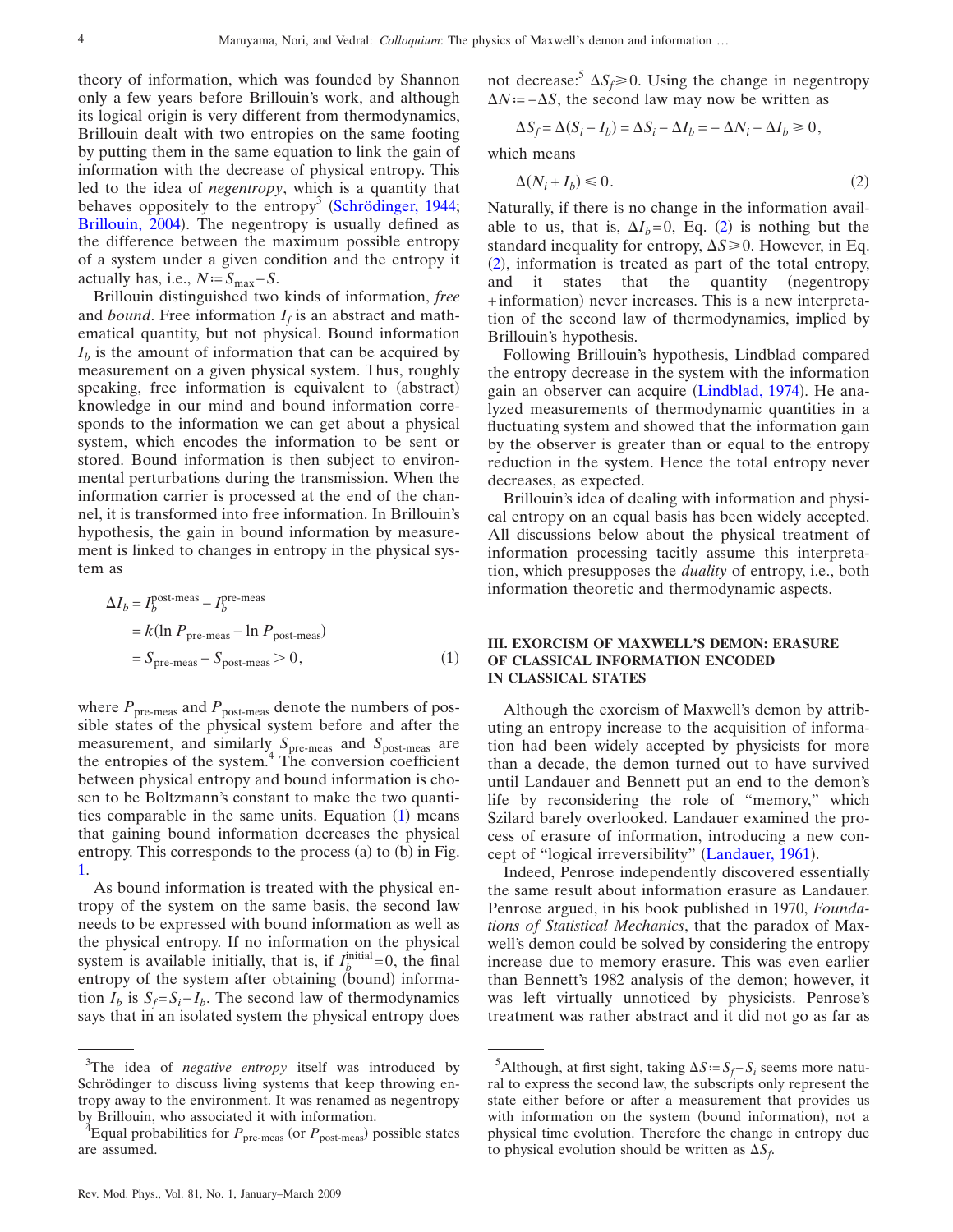Bennett's work, which investigated the possibility of measurement with arbitrarily little entropy increase. Here we focus on the viewpoint by Landauer and Bennett.

Since information processing must be carried out by a certain physical system, there should be a one-to-one correspondence between logical and physical states. Logical states may be described as an abstract set of variables on which some information processing can be performed. Then, a reversible logical process, which means an injective (one-to-one) mapping for logical states, corresponds to a reversible physical process. By implicitly assuming a correspondence between logical and physical entropies, as Brillouin proposed, this implies that a reversible logical process can be realized physically by an isentropic process, i.e., an entropypreserving process.

However, a logically irreversible process is noninjective, i.e., many-to-one mapping. Such a process does not have a unique inverse, as there may be many possible original states for a single resulting state. The key here is that memory erasure is a logically irreversible process because many possible states of memory should be set to a single fixed state after an erasing procedure. It is impossible to determine the state prior to erasure without the aid of further information, such as the particular task of a computer program or knowledge about the states of other memory registers that are correlated to the memory in question. This certain fixed state after erasure is analogous to a "white" or "blank" sheet of paper, on which no information is recorded. After erasing stored information, the state of memory should be in one specific state, in order not to carry any information (by definition of erasure). We refer to the specific state after erasure as a *standard state*.

In terms of physical states, a logically irreversible process reduces the degrees of freedom of the system, which implies a decrease in entropy. In order for this process to be physically legitimate, the energy must be dissipated into the environment. Landauer then perceived that logical irreversibility must involve dissipation, hence erasing information in memory entails entropy increase (in the environment). This point will be the final sword to exorcize Maxwell's demon and is referred to as Landauer's *erasure principle*.

Another important observation regarding the physics of information was given by [Bennett](#page-21-5) (1982). He illustrated that measurement can be carried out reversibly, i.e., without any change in entropy, provided the measuring apparatus is initially in a standard state, so that recording information in the memory does not involve the erasure of information previously stored in the same memory. The reason for this is that measurement can be regarded as a process that correlates the memory with the system (in other words, a process that copies the memory state to another system in a standard state), which can be achieved reversibly, at least in principle.

Bennett exemplified the reversible correlating process by a one-bit memory consisting of an ellipsoidal piece of ferromagnetic material. The ferromagnetic piece is small

FIG. 2. Potential energy for a binary memory whose state is represented by the direction of the magnetization. When there is no external transverse magnetic field the memory is stable in one of the potential wells, which correspond to "0" and "1" of recorded information. The transverse field lowers the height of the barrier at the center. At a certain point, the profile of the potential becomes bathtublike in shape with a flat bottom, where the direction of the magnetization is sensitive to the longitudinal field component. Adapted from [Bennett, 1982.](#page-21-5)

enough so that it consists of only a single domain of magnetization. The direction of the magnetization represents the state of the memory. Suppose that there is a double well potential with respect to the direction of the magnetization in the absence of an external field: Parallel and antiparallel to the major axis of the ellipsoid are the most stable directions. The central peak between the two wells is considerably higher than *kT* in the absence of an external magnetic field, so that thermal fluctuations do not allow the state to climb over the peak. Figure [2](#page-4-0) shows a sketch of the potential as illustrated by [Bennett](#page-21-5) (1982).

Two minima of the potential represent the state of memory, either "0" or "1," and the blank memory is assumed to be in one standard state, e.g., 0, before information is copied onto it from another memory. We consider the process that correlates the state of a blank memory *B* with that of a memory *A*, which is the subject of measurement. This can be achieved by manipulating the shape of the potential for the blank memory as follows. By applying a transverse external magnetic field the peak of the central barrier becomes lower. At a certain intensity of the field, there will be only a single bathtublike flat bottom, i.e., the state of *B* becomes very sensitive to a weak longitudinal component of the field. The memory *A* is located so that its magnetization can cause a faint longitudinal field at the position of the memory *B*. Then because of *B*'s sensitivity to such a field, the state of *A* can be copied to the memory *B* with arbitrarily small (but nonzero) energy consumption. Removing the transverse field completes the correlating process. The crux of the physics here is that this process can be reversed using the perturbation from another reference memory, which is in the standard state.

Now we focus on the erasure of information. Since measurement can be done virtually without energy con-

<span id="page-4-0"></span>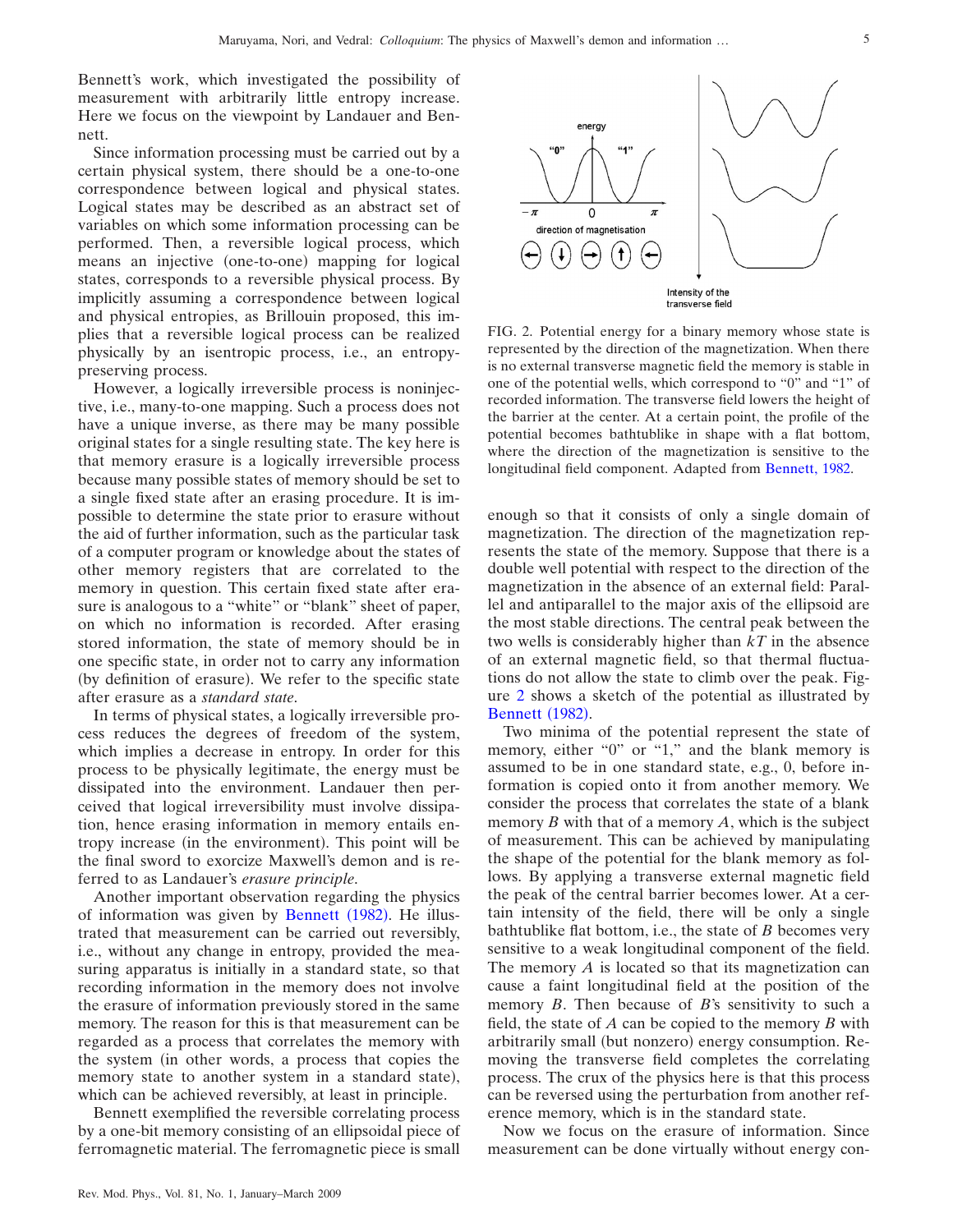<span id="page-5-1"></span>

FIG. 3. (Color online) Thermodynamic process to erase information. Binary information is stored in a vessel as the position of the molecule, either *L* or *R*. A common procedure for both initial states, i.e., removing the partition and halving the whole volume by an isothermal compression towards the standard state *L*, completes the erasure. Adapted from Fig. 3 in [Plenio](#page-22-9) [and Vitelli, 2001.](#page-22-9)

sumption, it is the dissipation due to the erasure process that compensates the entropy decrease induced by Maxwell's demon in Szilard's model. The physical system for the demon's memory can be modeled as a one-molecule gas in a chamber of volume *V*, which is divided into two parts, the left *L* and the right *R*, by a partition. The demon memorizes the measurement result by setting the position of the molecule in this box. If the molecule in Szilard's engine may be found in the left and right sides with equal probability, i.e., 1/2, then the minimum amount of work that needs to be invested and dissipated into the environment is *kT* ln 2.

The actual process is as follows. The molecule is in either *L* or *R*, depending on the information it stores [Fig.  $3(a)$  $3(a)$ ]. To erase the stored information, first, we remove the partition dividing the vessel at the center [Fig.  $3(b)$  $3(b)$  $3(b)$ ]. Second, insert a piston at the right end [Fig.  $3(c)$  $3(c)$ ], when the standard memory state is *L*, and push it towards the left isothermally at temperature *T* until the compresse[d](#page-5-1) volume becomes  $V/2$  [Fig. 3(d)]. The resulting state is *L* for both initial states and the information is erased. It is worth noting that the erasing process should not depend on the initial state of the memory. The *R* state in Fig.  $3(a)$  $3(a)$  may be transferred to the *L* state by moving the region of volume *V*/2 to the left. However, in this case, the operator of the piston needs to observe the position of the molecule and this action requires another memory. Thus the erasure process should be independent of the initial memory state. The work invested to compress the volume from  $V$  to  $V/2$  is  $W_{\text{erasure}}$  $=kT \ln 2$  and this is dissipated as heat into the environment, increasing its entropy by *k* ln 2, as Landauer ar-

<span id="page-5-0"></span>

FIG. 4. (Color online) Erasure process for an unbalanced probability distribution. The only difference from the case of balanced distribution (Fig. [3](#page-5-1)) is the expansion from (a) to  $(a')$ , which gives us  $H(p)$  bits of work.

gued. As there is no wasted work (in the sense that all invested work is converted into heat to increase the entropy of the environment),  $kT \ln 2$  is the minimum amount of work to be consumed for erasure.

If there is a biased tendency in the frequency of appearance of a particular memory state, say *L*, how much would the erasure work be? The answer is simple: the erasure work is proportional to the amount of information stored, thus  $W_{\text{erasure}} = kT \ln 2H(p)$ , where p is the probability for the molecule to be in the *L* state and

$$
H(p) = -p \log p - (1 - p) \log(1 - p)
$$
 (3)

is the (binary) Shannon entropy. Throughout this paper, log denotes logarithms of base 2. The reason can be explained by a process depicted in Fig. [4.](#page-5-0) The unbalanced tendency between *L* and *R* is expressed by the numbers of molecules in the *L* and *R* regions. As we consider only an ideal gas with no interactions between molecules), this scenario does not change the discussion at all if we average the erasure work at the end. Since removing the partition at the beginning allows the gas an undesired irreversible adiabatic expansion or compression, we first let the gases in both parts expand or contract isothermally by making the partition movable without friction [Fig.  $4(a)$  $4(a)$  to  $4(a')$ ]. During this process, the gases exert work towards the outside. Letting  $p_L$ ,  $p_R$ , and  $V<sub>L</sub>$  denote the pressure in the left region, that in the right region, and the volume of the region on the left of the partition, respectively, we can write the work done by gases as

<span id="page-5-2"></span>
$$
W' = \int_{V/2}^{pV} (p_L - p_R) dV_L
$$
  
=  $NkT \int_{V/2}^{pV} \left( \frac{p}{V_L} - \frac{1-p}{V - V_L} \right) dV_L$   
=  $NkT[\ln 2 + p \ln p + (1-p)\ln(1-p)]$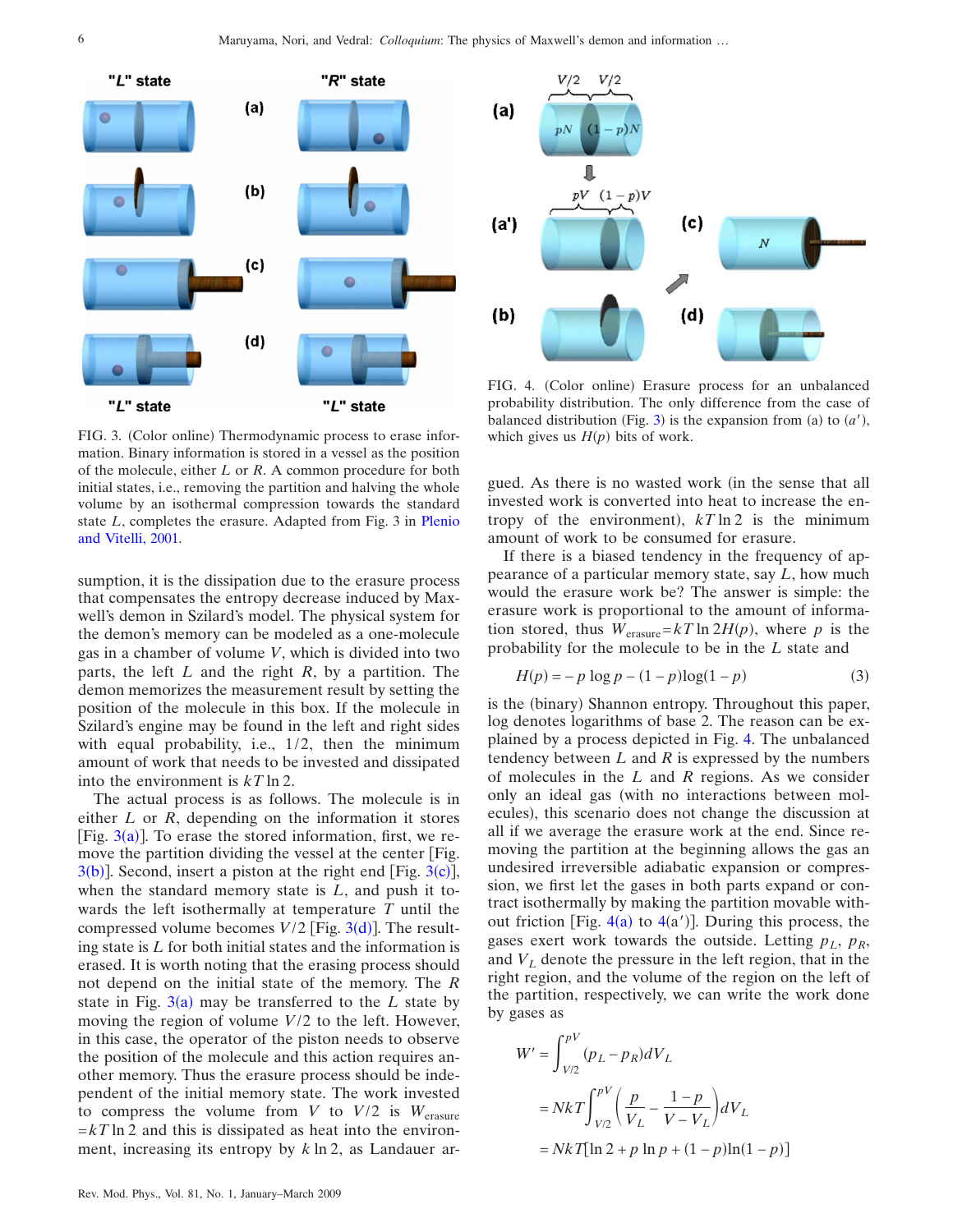$$
= NkT \ln 2[1 - H(p)]. \tag{4}
$$

Since the pressures in the left and the right are equal, this is the same situation as in Fig.  $3(a)$  $3(a)$ . Hence at least *NkT* ln 2 of work needs to be consumed to set the memory to the stan[d](#page-5-0)ard state [Figs.  $4(c)$  $4(c)$  and  $4(d)$ ]. As a whole, we invested  $W_{\text{erasure}} = kT \ln 2 - W' = kT \ln 2H(p)$ of work per molecule.

Maxwell's demon is now exorcized. The entropy decrease, or the equivalent work the demon could give us, should be completely consumed to make his memory state come back to its initial state. The state of the whole system, consisting of the heat engine and the demon, is restored after completing a thermodynamic cycle, without violating the second law.

# **IV. OTHER "DERIVATIONS" OF THE ERASURE ENTROPY**

Although we have focused on the one-molecule gas model so far, Landauer's erasure principle holds regardless of specific physical models. In order to see its generality with some concrete examples, we now review work by [Shizume](#page-22-13) (1995) and [Piechocinska](#page-22-14) (2000).

Shizume used a model of memory whose state was represented by a particle having Brownian motion in a time-dependent double well potential. Assuming the random force  $F_R(t)$  to be white and Gaussian satisfying  $\langle F_R(t_1) F_R(t_2) \rangle = 2m \gamma T \delta(t_1 - t_2)$ , the motion of the distribution function  $f(x, u, t)$  of the particle in the position  $(x)$ and velocity  $(u)$  space can be described by the Fokker-Planck equation. Shizume then compared *Q˙* and *TdS*/*dt*, i.e., the ensemble average of the energy given to the particle from the environment per unit time, and the change in the entropy of the whole system per unit time multiplied by the temperature. The entropy *S* is the Shannon entropy of continuous distribution, defined by

$$
S := -k \int_{-\infty}^{\infty} dx du f(x, u, t) \ln f(x, u, t).
$$
 (5)

With the help of the Fokker-Planck equation concerning  $f(x, u, t)$ , one arrives at

$$
\dot{Q} \le T \frac{dS}{dt},\tag{6}
$$

from which we obtain the lower bound of the energy dissipated into the environment between times  $t_i$  and  $t_f$ as

<span id="page-6-0"></span>
$$
\Delta Q_{\text{out}}(t_i, t_f) = \int_{t_i}^{t_f} (-\dot{Q})dt \ge T[S(t_i) - S(t_f)].
$$
\n(7)

Equation  $(7)$  $(7)$  $(7)$  gives us the lower bound of the heat generation due to the process that erases  $H(p)$  bits of information. As we expect, the lower bound is equal to  $kT \ln 2H(p)$ . Clearly, this derivation does not use the second law.

It is clear in Shizume's derivation that the entropy increase due to the erasure is independent of the second law. Hence it is immune to a common criticism against the erasure principle that it is trivially the same as the second law because the second law is used in its derivation. However, the above description assumes only a specific physical model, and thus a more general model might be desirable. This was done by Piechocinska, who analyzed the information erasure in a quantum setting as well as in classical settings ([Piechocinska, 2000](#page-22-14)).

The key idea in her results is to make use of a quantity  $\Gamma$ , which was introduced by Jarzynski in the context of nonequilibrium thermodynamic processes [Jarzynski,](#page-22-15) [1999](#page-22-15)). In a classical setting,  $\Gamma$  is defined by

<span id="page-6-1"></span>
$$
\Gamma(\zeta^0, \zeta^{\tau}) = -\ln[\rho_f(x^{\tau}, p^{\tau})] + \ln[\rho_i(x^0, p^0)]
$$

$$
+ \beta \Delta E(\vec{x}_T^0, \vec{p}_T^0, \vec{x}_T^{\tau}, \vec{p}_T^{\tau}), \qquad (8)
$$

where  $\zeta = (x, p, \vec{x}_T, \vec{p}_T)$  is a set of positions and momenta of the degrees of freedom that describe the (memory) system and the heat bath  $(T)$ , respectively. The superscripts 0 and  $\tau$  are the initial and final times of the erasure process.  $\rho_i$  and  $\rho_f$  are the distribution functions of the particle representing the "bit" in a double well potential, and are assumed to be in the canonical distribution: erasing information is expressed by the form of  $\rho_f$ so that it takes nonzero values only in one of the two regions, i.e., either of those for 0 and 1, which corresponds to the *L* state in Fig. [3.](#page-5-1)  $\Delta E$  is the change in the internal energy of the heat bath and  $\beta = (kT)^{-1}$ .

The entropy increase due to erasure can be obtained by first calculating the statistical average over all possible trajectories  $\zeta$ . We then have  $\langle e^{-\Gamma} \rangle = 1$ , which in turn implies  $-\langle \Gamma \rangle \le 0$  by the convexity of the exponential function. Substituting the expressions for  $\rho_i$  and  $\rho_f$  (the canonical distributions) into  $\Gamma$  leads to an inequality

$$
\ln 2 \le \beta \langle \Delta E \rangle. \tag{9}
$$

As  $\Delta E$  is the change in the internal energy of the heat bath, it includes the heat dissipated into the bath as well. Thus the conservation of energy can be written as *W*  $=\Delta E + \Delta E_{\text{system}}$ , where *W* is the work done on the system and the heat bath, and  $\Delta E_{\text{system}}$  is the change in the internal energy of the system. Due to the symmetry of  $\rho_i$ and  $\rho_f$ ,  $\Delta E_{\text{system}}$  vanishes when averaged over, therefore we now have

$$
kT \ln 2 \le \langle W \rangle, \tag{10}
$$

which is equivalent to Landauer's erasure principle.

Piechocinska applied a similar argument to the quantum case, i.e., the erasure of classical information stored in quantum states. The state of the bit can be reset after some interaction with the heat bath, which is initially in thermal equilibrium. By assuming that the bath decoheres into one of its energy eigenstates due to the interaction with an external environment, which may be much larger than the bath, we can deal with the heat dissipation (into the bath) quantitatively. Then the minimum work consumption can be found to be *kT* ln 2 after computing a quantity corresponding to  $\Gamma$  in Eq. ([8](#page-6-1)). A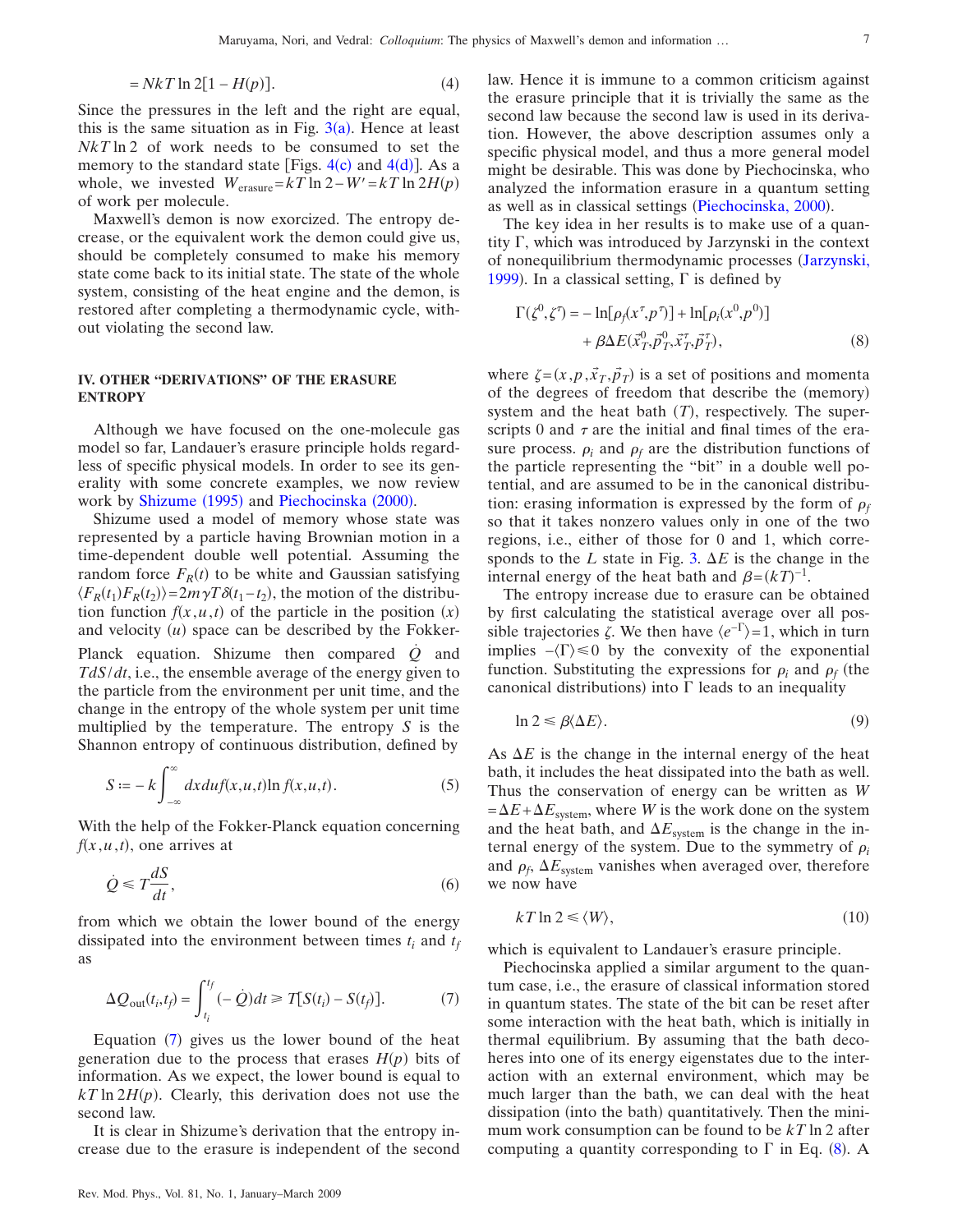<span id="page-7-0"></span>

FIG. 5. (Color online) The one-molecule heat engine considered by Gabor to show that the light needs to behave like a wave. When the molecule comes into the illuminated region, a piston is automatically inserted and the "gas" expands isothermally to extract work from the heat bath. This process could in principle be repeated infinitely, converting an infinite amount of heat into mechanical work, if the light had only a particlelike nature. Adapted from Fig. 7 in [Gabor, 1961.](#page-21-2)

related, but more general, argument in a similar spirit has been also presented by [Kawai](#page-22-16) et al. (2007).

#### **V. SOME IMPLICATIONS OF THE SECOND LAW**

### **A. Wave nature of light from the second law**

We make a detour to another interesting and wellelaborated implication of the second law, which was argued by Gabor. He studied Brillouin's analysis of Maxwell's demon about detecting a molecule by light signals further ([Gabor, 1961](#page-21-2)). Gabor considered a one-molecule heat engine, a part of which is illuminated by an incandescent light to detect the molecule wandering into this region (Fig. [5](#page-7-0)). The detection of the molecule can be done by photosensitive elements that are placed around the light path, so that any scattered weak light will hit one (or more) of them. As soon as the molecule is found by detecting the scattered light, a piston is inserted at the edge of the illuminated region. Then by isothermal expansion the gas exerts mechanical work. The same process is repeated when the molecule wanders into the illuminated region again. This is a perpetuum mobile of the second kind, as it continues to convert heat from a heat bath to mechanical work. Gabor found that the second law is vulnerable if the light intensity can be concentrated in a well-defined region and made arbitrarily large compared with the background blackbody radiation. He then deduced that this is impossible because light behaves both as waves and as a flux of particles. In other words, according to Gabor's argument, the second law implies the wave nature of light. This is an interesting implication of the second law in its own right, as there seems to be no direct link between thermodynamics and the nature of light.

However, we now know that this interpretation is wrong. Even if the light behaves like particles, Gabor's engine does not violate the second law. The solution to this apparent paradox is also the erasure principle.

By detecting the molecule and extracting work subsequently, the whole system stores  $H(p)$  bits of information, where *p* is the probability of finding the molecule in the illuminated region. We assume for simplicity that the sampling frequency is low enough, compared with the time duration necessary for the molecule to travel through the illuminated region.<sup>6</sup> Then  $p$  can also be interpreted as the ratio between the volume of the illuminated region and the whole volume of the chamber. This information concerns the occurrence of the work extraction and is stored in the mechanism that resets the position of the piston after the extraction. The piston forgets the previous action, but the resetting mechanism does not. Thus the whole process is not totally cyclic, though it should be so to work as a perpetuum mobile. Because Gabor's engine is activated with probability *p*, the engine stores  $H(p)$  bits on average. While  $kT \ln 2H(p)$  bits of work are needed to erase this information to make the whole process cyclic, we gain only −*kTp* ln *p* of work, which is smaller than the erasure work, from this process, hence there is no violation of the second law.

#### **B. Gibbs paradox and quantum superposition principle**

Suppose a gas chamber of volume *V* that is divided into two half regions by a removable partition. Each half region is filled with a dilute ideal gas at the same pressure *P*. We now consider the entropy increase that occurs when we let gases expand into the whole volume *V* by removing the partition. If the gas in one region  $(e.g.,)$ the left side) is different from the gas in the other (the right side), then the entropy increase due to the mixing is *kN* ln 2, where *N* is the total number of molecules in the chamber. On the other hand, if the gases in two regions are identical, no thermodynamic change occurs and thus the entropy is kept constant. This discontinuous gap of the entropy increase with respect to the similarity of two gases is called the "Gibbs paradox." Landé dealt with this problem and "derived" the wave nature of the physical state as well as the superposition prin-ciple of quantum mechanics ([Landé, 1952](#page-22-17)). This is not only an interesting work in the sense that it attempted to link thermodynamics and quantum mechanics, but is useful to introduce the idea of semipermeable membranes that we use as a tool in later sections. Although there are a number of papers on the Gibbs paradox other than Landé's, discussing these here is out of the scope of this Colloquium. Interested readers may refer to, for example, [Lyuboshitz and Podgoretskii](#page-22-18) (1970);

<sup>&</sup>lt;sup>6</sup>Otherwise, the molecule can always be detected near the edge of the illuminated region. This region can then be made as thin as the size of the molecule to maximize the workextracting efficiency.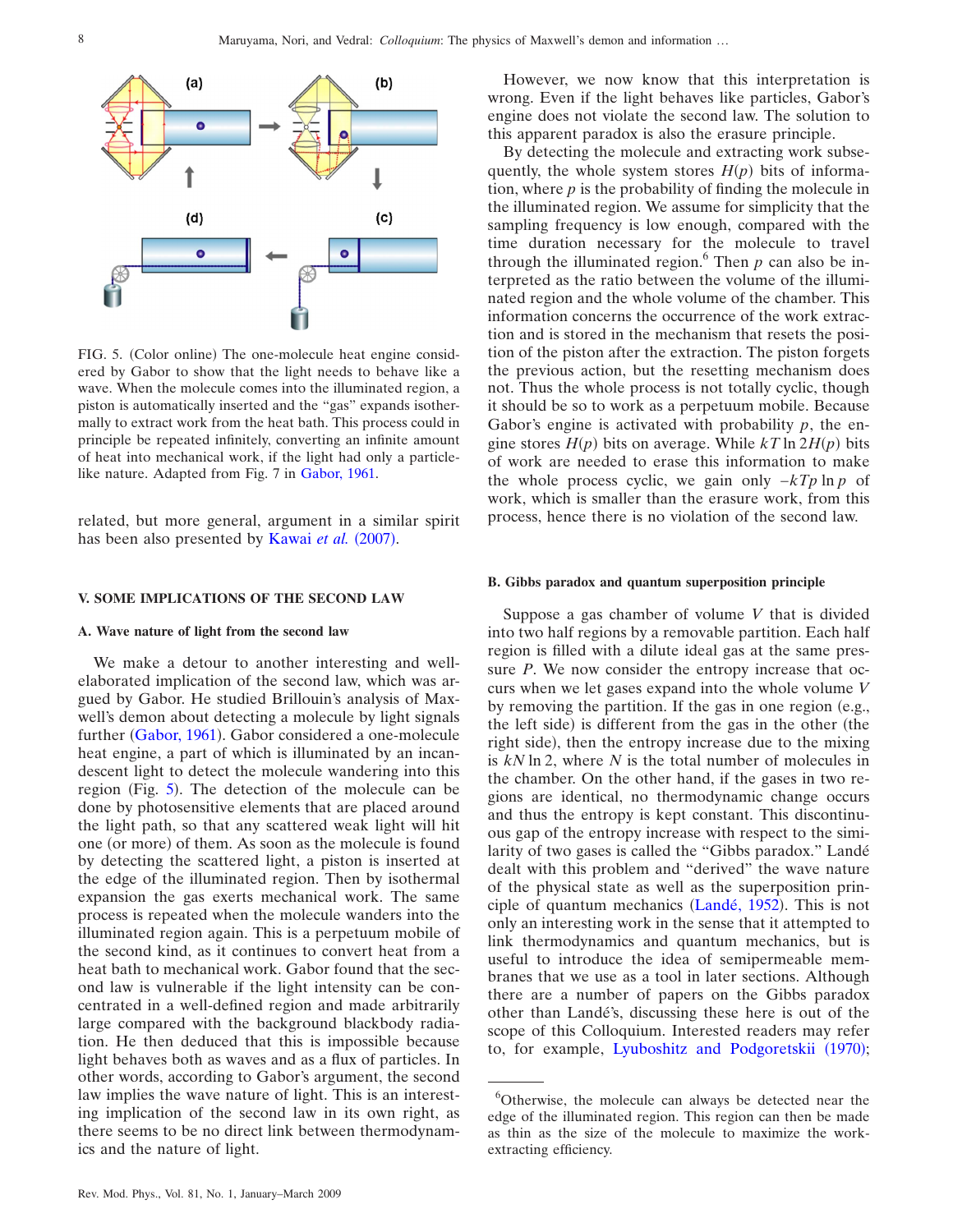# [Jaynes](#page-22-19) (1992); [Levitin](#page-22-20) (1993); [Allahverdyan and Nieu](#page-21-6)[wenhuizen](#page-21-6) (2006).

For convenience of the following discussion, we use the extractable work, i.e., the Helmholtz free energy, as it is equal to the entropy change (times temperature) in isothermal processes. The semipermeable membranes we introduce here are a sort of filter that distinguishes the property of gases, i.e., the nature of molecules, and lets one (or more) particular property of gas go through it. In other words, a semipermeable membrane is transparent to one type of gas, but totally opaque to other types of gases: Each membrane can thus be characterized with the property of the gas it lets go through. These are essentially the same as what von Neumann considered in his discussion to define the entropy of a quantum state, or *von Neumann entropy*, <sup>7</sup> and they were scrutinized by Peres and were shown to be legitimate quantum mechanically ([Peres, 1990,](#page-22-21) [1993](#page-22-22)). In Landé's argument, however, quantum mechanics is not assumed from the outset.

Landé postulated the continuity of the entropy change in reality. To bridge the gap between the "same" and "different" gases, he introduced a fractional likeness, which is quantified as  $q(A_i, B_j)$ , between two states  $A_i$ and  $B_j$ . Here *A* (or *B*) represents a certain "property" or "observable" and the indices are values of  $A$  ( $B$ ) with which we can distinguish them completely. For simplicity, we assume all observables can take only discrete values when measured. Two states are completely different when  $q=0$  and they are identical when  $q=1$ , and different values of the same property are perfectly distinguishable by some physical means, thus  $q(A_i, A_j) = \delta_{ij}$ . Now suppose that a semipermeable membrane that is opaque to  $A_i$  but transparent to  $A_j$  ( $j \neq i$ ), to which we refer to as the membrane  $M_{A_i}$ , is placed in a gas whose property is  $B_k$ . Then the membrane will reflect a fraction  $q = q(A_i, B_k)$  of the gas and pass the remaining fraction 1−*q* as a result of the fractional likeness between *Ai* and *Bk*. Another consequence of the membrane is that the molecules that are reflected by  $M_{A_i}$  need to change their property from  $B_k$  to  $A_i$  and similarly the other molecules become  $A_j$  with probability  $q(A_j, B_k)$ <sup>8</sup> in order not to change the state of molecules by a subsequent application of another  $M_{A_i}$ . In what follows, we identify the

<span id="page-8-0"></span>

FIG. 6. (Color online) Possible configuration to confirm the continuity of the extractable work. The left- (right-) hand side of a chamber is filled with an  $A_1$  ( $B_1$ ) gas. Two membranes that distinguish  $A_1$  and  $A_2$  are used to extract work. The membrane on the left lets the  $A_1$  gas pass through it freely, but reflects the *A*<sup>2</sup> gas completely. The other membrane works in the opposite manner. Since the  $B_1$  gas changes its state into  $A_1$  with probability *q* when measured by the membrane, the right membrane does not reach the right end of the chamber by a (quasistatic) isothermal expansion.

term "property" with "state," although it still does not necessarily mean a quantum state.

This solution to the Gibbs paradox—the introduction of fractional likeness between states—leads, according to Landé, to the wave-function-like description of state. A rough sketch of his idea is as follows. First, we write down the transition probabilities between different states in a matrix form

$$
\begin{bmatrix} q(A_1, B_1) & q(A_1, B_2) & \cdots \\ q(A_2, B_1) & q(A_2, B_2) & \cdots \\ \cdots & \cdots & \cdots \end{bmatrix}.
$$
 (11)

Naturally, the sum of each row or column is always unity because a state must take one of the possible values in any measured property. Similar matrices should be obtained for  $q(B, C), q(A, C)$ , etc., and we expect a mathematical relation between these matrices, for instance, such as  $q(A_i, C_k) = \sum_j q(A_i, B_j) q(B_j, C_k)$ . A consistent mathematical expression can be obtained by considering a matrix  $\psi(A, B)$  whose  $(i, j)$ th elements are given as  $\sqrt{q(A_i, B_j)}e^{i\varphi}$  with arbitrary phase  $\varphi$ , i.e., a matrix whose rows and columns can be regarded as a vector of unit norm, thus  $\psi$  for different pairs of properties are connected with an orthogonal (unitary) transformation. The arbitrariness for the phase is restricted by the condition  $\psi(A_i, A_j) = \sum_k \psi(A_i, B_k) \psi(B_k, A_j) = \delta_{ij}$ . Identifying  $\psi(A_i, B_j) = \sqrt{q}e^{i\phi}$  with a complex probability amplitude for the transition from  $B_i$  to  $A_i$  induced by the membranes, we see a superposition rule  $\psi(A_i, C_k)$  $=\sum_j \psi(A_i, B_j) \psi(B_j, C_k)$ . Then Landé claims that "the introduction of complex probability amplitudes  $\psi$  subject

 $\sigma$ <sup>7</sup>von Neumann defined the entropy *S* of a quantum state  $\rho$  by a simple thermodynamic consideration ([von Neumann, 1955](#page-22-23)). Suppose a vessel is filled with an ideal gas, every molecule of which is in the state  $\rho$ . One now decomposes the gas into the set of gas components, each of which is in a pure state  $|\psi_i\rangle$ , with the semipermeable membranes. The entropy  $S(\rho)$  is defined (up to a constant factor) as the minimal thermodynamic entropy increase in the environment that is necessary to transform the initial state to the final state, where every molecule is in the same pure state and is distributed uniformly over the whole vessel. The zero entropy for any pure state is postulated.

 ${}^{8}$ This means that the membrane  $M_{A_i}$  performs a measurement about the property *A* just before the molecule hits it and the molecule's postmeasurement property will become  $A_i$  with probability  $q(A_j, B_k)$ .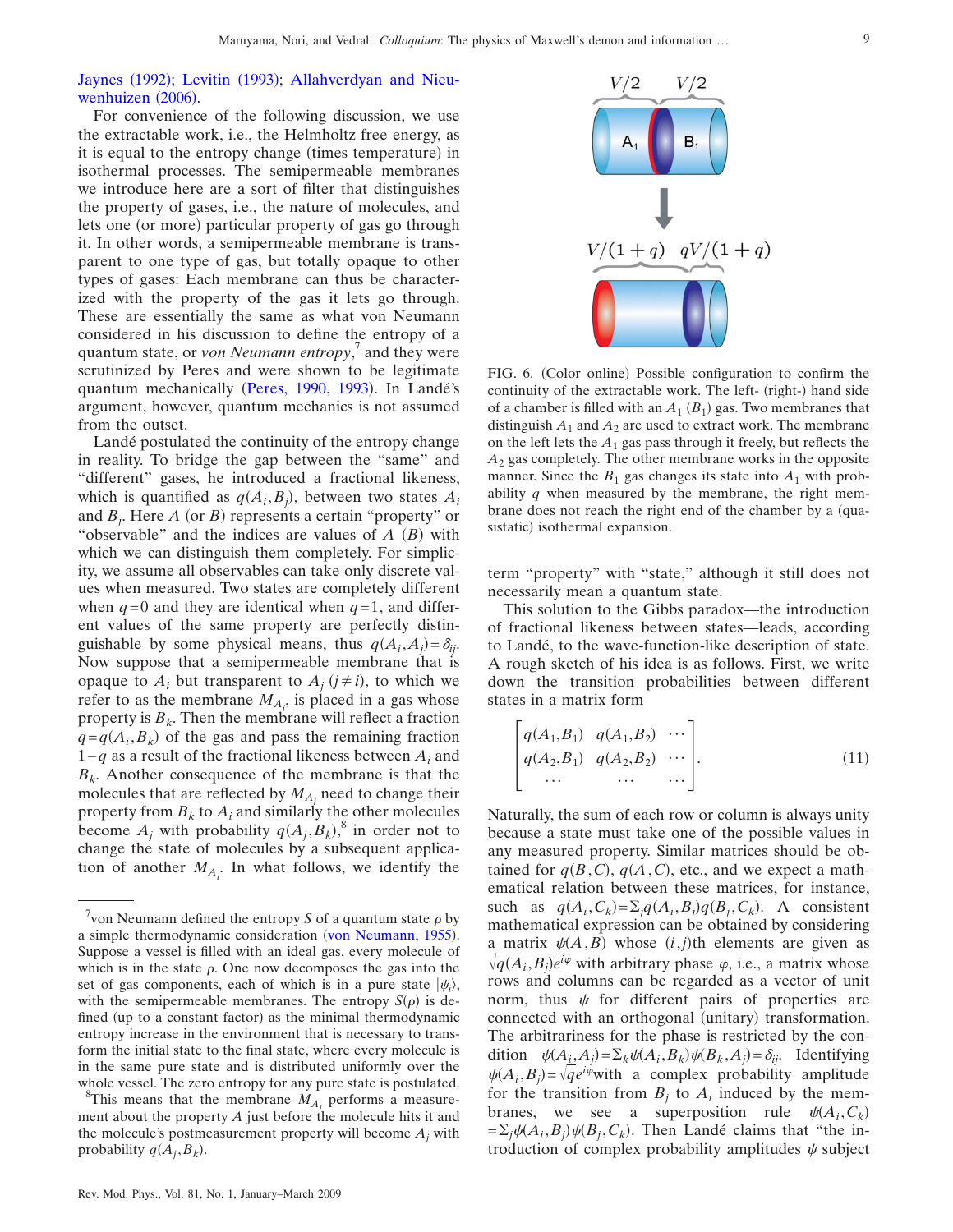<span id="page-9-0"></span>

FIG. 7. (Color online) The work-extracting process with semipermeable membranes. In the initial state (a), the vessel is divided into two parts by an impenetrable opaque partition. The left side of the vessel, whose volume is  $p_1V$ , is occupied by the  $| \uparrow \rangle$  gas, and the right side is filled with  $| \downarrow \rangle$  gas. By replacing the partition with two semipermeable membranes  $M_{\uparrow}$  and  $M_{\downarrow}$  we can extract  $H(p_1) = -p_1 \log p_1 - p_2 \log p_2$  bits of work by isothermal expansion. The membranes reach the end of the vessel in the final state (b).

to the superposition rule is inseparably linked to the admission of fractional likenesses *q*."

To confirm the continuity of the extractable work (or the entropy increase) due to the mixing of two gases, we look at a chamber, a half of which is filled with dilute gas  $A_1$  and the other half with  $B_1$  as in Fig. [6.](#page-8-0) The number of gas molecules is *N*/2 each. We also assume that both *A* and *B* are a two-valued property. If we use two membranes that distinguish the state  $A_1$  and  $A_2$ , the work by gases will be smaller than *NkT* ln 2 because a fraction of  $B_1$  becomes  $A_1$  with a certain probability *q*. The work done by the gases is given as  $W = (NkT/2)[2 \ln 2]$  $+q \ln q - (1+q) \ln(1+q)$  and *W* decreases smoothly from  $NkT \ln 2$  (when  $q=0$ , for perfectly distinct gases) to 0 (when  $q=1$ , identical gases), therefore no discontinuous entropy change. Note that this choice of membranes is not optimal to maximize the amount of extractable work and we look at this process in more detail in Sec. VII.B.

#### **C. Quantum state discrimination and the second law**

As seen in the previous section, in his attempt to solve the Gibbs paradox Landé deduced that a thermodynamic speculation in the form of the continuity principle could lead to the partial likeness (or distinguishability) of states as a result of the wave nature of particles. On the other hand, starting from the distinguishability issue of quantum states, Peres showed that if it was possible to distinguish nonorthogonal quantum states perfectly then the second law of thermodynamics would necessarily be violated ([Peres, 1990,](#page-22-21) [1993](#page-22-22)).

As a background, we consider an elementary workextraction process using a collection of pure orthogonal

<span id="page-9-1"></span>

FIG. 8. (Color online) Thermodynamic cycle given by Peres to show that distinguishing nonorthogonal quantum states leads to a violation of the second law. The arrows indicate the directions of spin in the Bloch sphere. The use of hypothetical semipermeable membranes, which distinguish nonorthogonal states  $| \uparrow \rangle$  and  $| \rightarrow \rangle$  perfectly, in the step from (b) to (c) is the key to violate the second law. Adapted from Fig. 9.2 in [Peres, 1993.](#page-22-22)

states. As shown in Fig. [7,](#page-9-0) a chamber of volume *V* is partitioned by a wall into two parts, one of which has a volume  $p_1V$  and the other has  $p_2V$ , where  $p_1+p_2=1$ . The vessel is filled with a gas of molecules whose (quantum) internal degree of freedom is represented by a spin. Here it suffices to consider a gas of spin-1/2 molecules, e.g., a gas with spin up, i.e.,  $|\uparrow\rangle$ , in the left region and a spin down gas,  $|\downarrow\rangle$ , in the right.

Now we reintroduce semipermeable membranes *M*<sup>↑</sup> and  $M_1$  that distinguish the two orthogonal spins  $|\uparrow\rangle$  and  $|\downarrow\rangle$ . These are essentially the same as seen in Sec. V.B to consider the "fractional likeness" of states. The membrane  $M_1$  is completely transparent to the  $| \downarrow \rangle$  gas and completely opaque to the  $| \uparrow \rangle$  gas. The other membrane  $M_{\perp}$  has the opposite property.

Suppose that the partition separating two gases is replaced by the membranes, so that  $M_1$  and  $M_1$  face  $|\uparrow\rangle$ and  $|\downarrow\rangle$ , respectively, as in Fig. [7.](#page-9-0) Then, as in Sec. V.B, gases give us some work, expanding isothermally by contact with a heat bath of temperature *T*. The total work extractable can then be computed as  $W=-p_1 \log p_1$  $-p_2 \log p_2 = H(p_i)$ , where  $H(p_i) = -\sum_i p_i \log p_i$  is the Shannon entropy of a probability distribution  $\{p_i\}$ .

We now look at Peres's process. The physical system considered is almost the same as the one in Fig. [7,](#page-9-0) however, we now have two nonorthogonal states. Although gases consist of photons of different polarizations in the original example by Peres, we consider spin-1/2 molecules to avoid the argument of the particle nature of light. The volume of the chamber here is 2*V*, and in the initial state the gas of volume *V* is divided into two equal volumes  $V/2$  and separated by an impenetrable wall [see Fig.  $8(a)$  $8(a)$ ]. The gas molecules in the left side have a spin up  $|\uparrow\rangle$ , and those in the right side have a spin  $|\rightarrow\rangle$  $=(|\uparrow\rangle+|\downarrow\rangle)/\sqrt{2}$ . Both parts have the same number of molecules,  $N/2$ , thus the same pressure. The first step is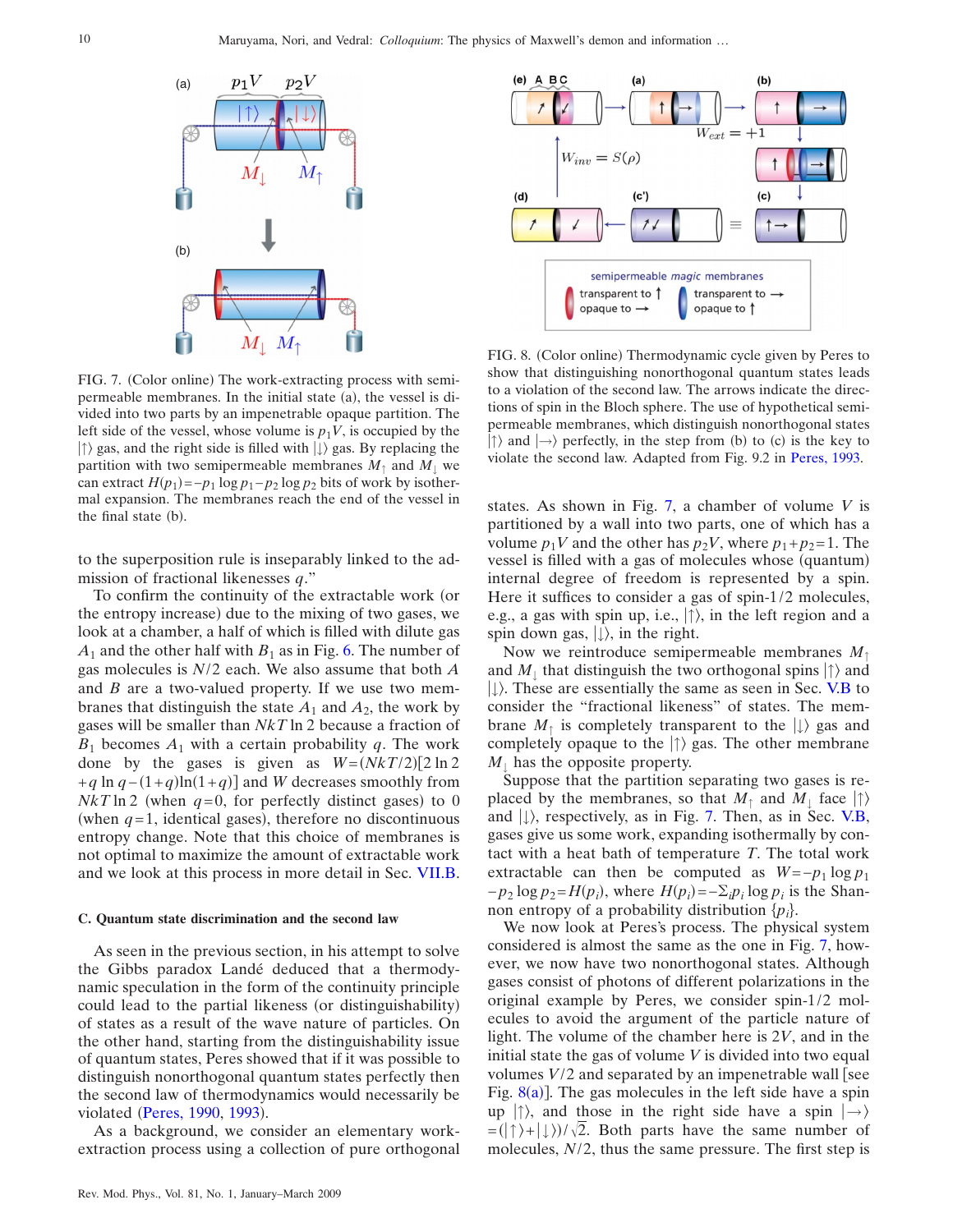to let gases expand isothermally at temperature *T* so that the entire chamber will now be occupied by them [Fig. 8([b](#page-9-1))]. During this expansion, gases exert 1 bit of work  $(=\!NkT \ln 2)$  towards the outside, absorbing the same amount of heat from the heat bath.

In the second step, we introduce fictitious "magic" membranes that can distinguish nonorthogonal states. We replace the partition at the center with these membranes and insert an impenetrable piston at the right end of the vessel. The membrane  $M'_1$ , which is transparent to the  $\ket{\rightarrow}$  gas but opaque to  $\ket{\uparrow}$  gas, is fixed at the center, while the other one  $M'_{-}$ , which has the opposite property to  $M'_{\uparrow}$ , can move in the area on the left. Then the piston is inserted at the right end and  $M'$  is pushed towards the left at the same speed so that the volume and the pressure of the  $\ket{\rightarrow}$  gas in between the piston and the membrane  $M'_{\rightharpoonup}$  will be kept constant [from Figs.  $8(b)$  $8(b)$  $8(b)$  and  $8(c)$  $8(c)$ ]. Because of the property of the membranes, this step can be achieved without friction or resistance, thus it needs no work consumption or heat transfer.

The gas in the vessel in Fig.  $8(c)$  $8(c)$  is a mixture of two spin states. The density matrix for this mixture is

$$
\rho = \frac{1}{2} |\uparrow\rangle\langle\uparrow| + \frac{1}{2} |\longrightarrow\rangle\langle\longrightarrow| = \frac{1}{4} \begin{pmatrix} 3 & 1\\ 1 & 1 \end{pmatrix}
$$
 (12)

in the  $\{|\uparrow\rangle, |\downarrow\rangle\}$  basis. The eigenvalues of  $\rho$  are (1  $+\sqrt{2}/2$ )/2=0.854 and  $(1-\sqrt{2}/2)/2=0.146$  with corresponding eigenvectors  $|\nearrow\rangle = \cos\frac{\pi}{8} |0\rangle + \sin\frac{\pi}{8} |1\rangle$  and  $|\nearrow\rangle$  $=\cos(-\frac{3\pi}{8})|0\rangle + \sin(-\frac{3\pi}{8})|1\rangle$ , respectively.

Now we replace the magic membranes by ordinary ones, which discriminate two orthogonal states  $|\nearrow\rangle$  and  $\ket{\swarrow}$ . The reverse process of (b)  $\rightarrow$  (c) with these ordinary membranes separates  $|\nearrow\rangle$  and  $|\nearrow\rangle$  to reach the state (d). Then, after replacing the semipermeable membranes by an impenetrable wall, we compress the gases on the left and right parts isothermally until the total volume and the pressure of the gases become equal to the initial ones, i.e., those in state (a). This compression requires a work investment of −0.854 log 0.854+0.146 log 0.146-  $=0.600$  bit, which is dissipated into the heat bath. In order to return to the initial state (a) from (e), we rotate the direction of spins so that the left half of the gas becomes  $|\uparrow\rangle$  and the right half becomes  $|\rightarrow\rangle$ . More specifically, we insert an opaque wall to the vessel to halve the volume  $V$  occupied by gases [the border between regions labeled A and B in Fig. [8](#page-9-1)(e)]. Rotations  $|\nearrow\rangle \rightarrow |\uparrow\rangle$ in the region A,  $|\nearrow\rangle \rightarrow |\rightarrow\rangle$  in B, and  $|\nearrow\rangle \rightarrow |\rightarrow\rangle$  in C, and a trivial spatial shift restore the initial state (a). As rotations here are unitary transformations, thus an isentropic process, any energy that has to be supplied can be reversibly recaptured. Alternatively, we can put the system in an environment such that these spin pure states are degenerate energy eigenstates. Hence we do not have to consider the work expenditure in principle when the process is isentropic.

Throughout the process depicted above, and in Fig. [8,](#page-9-1) the net work gained is  $1-0.600=0.400$  bits. Therefore Peres's process can complete a cycle that can withdraw heat from a heat bath and convert it into mechanical work without leaving any other effect in the environment. This implies that the second law sets a barrier to quantum state discrimination.

# **D. Linearity in quantum dynamics**

Peres also showed that the second law should be violated if we admit nonlinear (time) evolution of the quan-tum states ([Peres, 1989](#page-22-24)). His proof is concise and is summarized below.

Let the state  $\rho$  be a mixture of two pure states  $\rho$  $=p|\phi\rangle\langle\phi|+(1-p)|\psi\rangle\langle\psi|$ , with  $0 < p < 1$ . By rewriting one of the state vectors, say  $|\psi\rangle$ , as  $|\psi\rangle = \sqrt{f}|\phi\rangle + \sqrt{1-f}|\phi^{\perp}\rangle$ , where  $|\phi^{\perp}\rangle$  is a vector orthogonal to  $|\phi\rangle$  and  $f=|\langle\phi|\psi\rangle|^2$ ,  $\rho$  can be written in a matrix form (in the twodimensional subspace that supports  $\rho$ ) as

$$
\rho = \begin{pmatrix} p+f(1-p) & \sqrt{f(1-f)}(1-p) \\ \sqrt{f(1-f)}(1-p) & (1-p)(1-f) \end{pmatrix}.
$$
 (13)

The von Neumann entropy can be computed as  $S(\rho)$  $=-\lambda_{+} \log \lambda_{+} - \lambda_{-} \log \lambda_{-}$ , where  $\lambda_{+}$  are the eigenvalues of  $\rho$ , i.e.,

$$
\lambda_{\pm} = \frac{1}{2} \pm \left[ \frac{1}{4} - p(1-p)(1-f) \right]^{1/2}.
$$
 (14)

We can see  $dS/df \le 0$  for all *p*. Therefore in order not to make the entropy decrease in time, the change of *f* must be nonpositive:  $|\langle \phi(t) | \psi(t) \rangle|^2 \le |\langle \phi(0) | \psi(0) \rangle|^2$ .

Now let  $\{\phi_k\}$  be a complete orthogonal set spanning the whole Hilbert space. Then, for any pure state  $|\psi\rangle$ ,  $\sum_k |\langle \phi_k | \psi \rangle|^2 = 1$ . Thus if there is some *m* for which  $|\langle \phi_m(t) | \psi(t) \rangle|^2$  <  $|\langle \phi(0) | \psi(0) \rangle|^2$ , there must be some *n* for which  $|\langle \phi_n(t) | \psi(t) \rangle|^2 > |\langle \phi(0) | \psi(0) \rangle|^2$ , which means that the entropy of a mixture of  $|\phi_n\rangle\langle\phi_n|$  and  $|\psi\rangle\langle\psi|$  will *decrease* in a closed system. Hence  $f = |\langle \phi | \psi \rangle|^2$  needs to be constant for any  $|\phi\rangle$  and  $|\psi\rangle$  to comply with the second law. There are still two possibilities for the time evolution of states  $|\psi(0)\rangle \rightarrow |\psi(t)\rangle$  to keep *f* constant, namely, unitary and antiunitary evolutions, according to Wig-ner's theorem ([Wigner, 1959](#page-22-25)). Nevertheless, the latter possibility can be excluded due to the continuity requirement. Therefore the evolution of quantum states is unitary, which is linear.

#### **E. Second law and general relativity**

The second law of thermodynamics gives an interesting implication not only in quantum mechanics, but also in the theory of gravity, through the impossibility of the second kind of perpetuum mobile. This is illustrated by Bondi's thought experiment. Although an assumption in the idea presented below seems quite infeasible, we consider it because it is a nice heuristic introduction to discuss "real" physics later. Imagine a vertically placed conveyor belt that has a number of single-atom holders on it as in Fig. [9.](#page-11-0) We assume that the atoms on the left side are in an excited state and those on the right side are in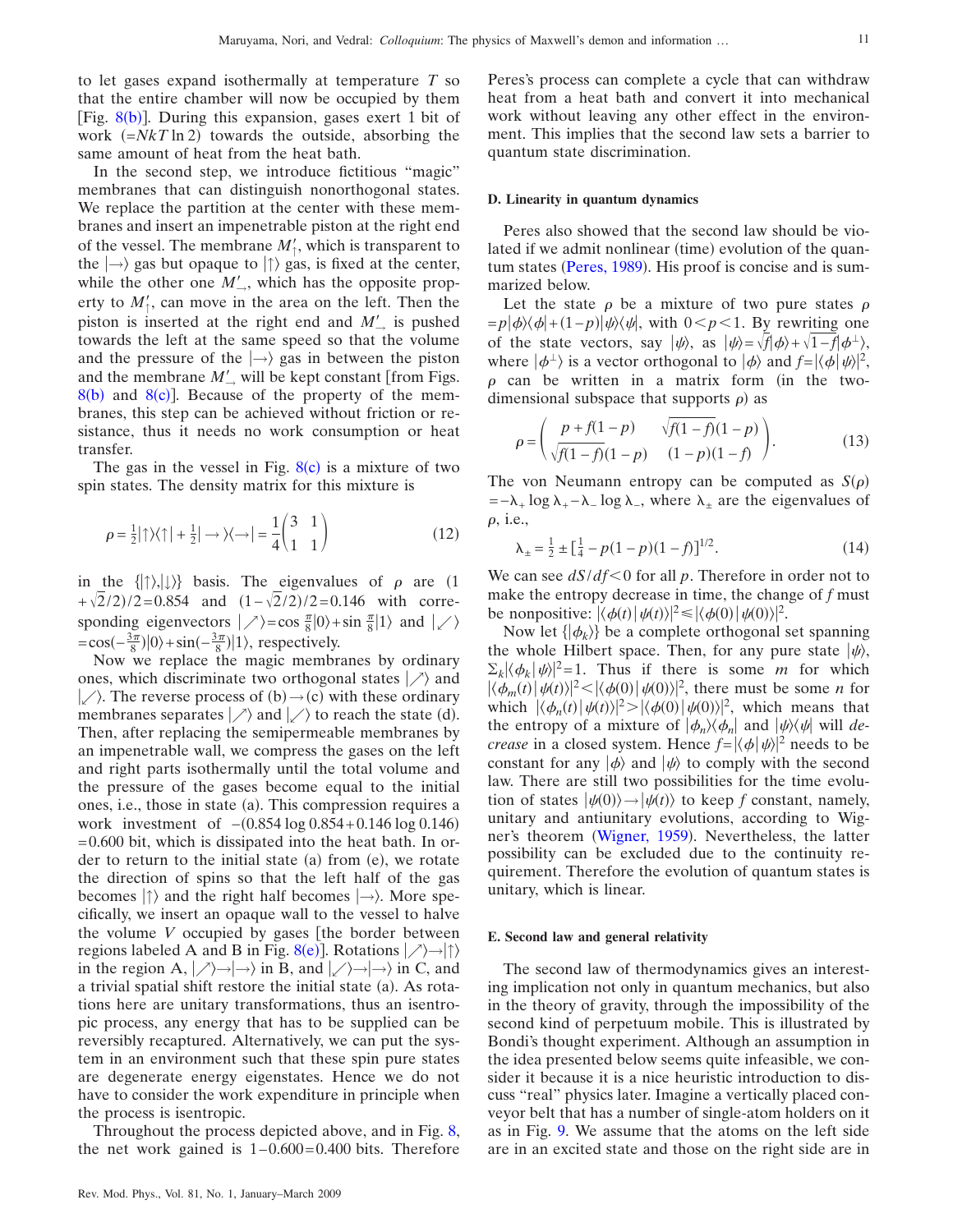<span id="page-11-0"></span>

FIG. 9. (Color online) Bondi's thought experiment for a perpetuum mobile. Excited atoms (on the right side and at the bottom of the belt) emit a photon at the bottom of the belt to lower its energy level. The emitted photon is reflected by the curved mirrors placed so that it will be absorbed by an atom in the lower energy level at the top of the belt.

a lower energy state. When an excited atom reaches the bottom of the belt, it emits a photon, lowering its energy level, and the emitted photon will be reflected by the curved mirrors to be directed to the atom at the top of the belt. Then this atom at the top will be excited, absorbing the photon.

Since energy is equivalent to mass, according to special relativity, the atoms on the right side are always heavier than those on the left as far as the emission and absorption of photon work as described above. That is, the gravitational force will keep the belt rotating forever. In this scenario, however, there is another assumption, which seems implausible, that atoms emit (absorb) photons only at the bottom (top) of the belt. Such an assumption makes this device unlikely to work. Nevertheless, Bondi's perpetuum mobile is not compatible with the physical laws for the following reason.

What prevents this machine from perpetual motion is actually the distorted space time, i.e., a change of the metric, which is seen as gravity by us. The theory of general relativity says that the space is more stretched if one goes farther from the "horizon": the length of the geodesic line is longer near the horizon for a given length in the normal sense, which is defined as the circumference of the sphere around the massive object divided by  $2\pi$ . Because light travels along a geodesic, stationary observers see that the wavelength becomes longer when light leaves away from the object: the light becomes *redshifted*.

An experiment to confirm this redshift was carried out by [Pound and Rebka](#page-22-26) (1960). They made use of the Mössbauer effect of nuclear resonance, which can be used to detect extremely small changes in frequency.

Their results demonstrated that the photons do change the frequency by a few parts of  $10^{15}$  when they travel for 22.5 m vertically, which agreed with Einstein's prediction with a high accuracy [only  $1\%$  error in the end ([Pound](#page-22-27) [and Snider, 1964](#page-22-27))]. The existence of the gravitational redshift directly rules out Bondi's perpetuum mobile.

#### **F. Einstein equation from thermodynamics**

Einstein's equation, which describes the effect of energy-mass on the geometrical structure of the fourdimensional space time, can be derived from a fundamental thermodynamic relation. In thermodynamics, knowing the entropy of a system as a function of energy and volume is enough to get the equation of state from the fundamental relation  $\delta Q = T dS$ . Jacobson tried to obtain the field equation as an equation of state, starting from thermodynamic properties of black holes ([Jacob](#page-21-7)[son, 1995](#page-21-7)). It had been known by then that there was a strong analogy between the laws of black hole mechan-ics and thermodynamics ([Bardeen](#page-21-8) et al., 1973). That is, the horizon area of a black hole does not decrease with time, just as the entropy in thermodynamics. Bekenstein then argued that the black hole entropy should be proportional to its horizon area after introducing the entropy as a measure of information about the black hole interior which is inaccessible to an exterior observer ([Bekenstein, 1973,](#page-21-9) [1974](#page-21-10)).

Bekenstein's idea suggests that it is natural to regard the (causal) horizon as a diathermic wall that prevents an observer from obtaining information about the other side of it. On the other hand, a uniformly accelerated observer sees a blackbody radiation of temperature *T* from vacuum (the Unruh effect) ([Davies, 1975;](#page-21-11) [Unruh,](#page-22-28) [1976](#page-22-28)). The origin of the Unruh effect lies in the quantum fluctuation of the vacuum, which is also the origin of the entropy of the horizon, i.e., the correlation between both sides of the horizon. Thus, in order to start from the above relation  $\delta Q = T dS$ , Jacobson associated  $\delta Q$ and *T* with the energy flow across the causal horizon and the Unruh temperature seen by the observer inside the horizon, respectively. Then, Einstein's field equation can be obtained by expressing the energy flow in terms of the energy-momentum tensor  $T_{\mu\nu}$  and the (horizon) area variation in terms of the "expansion" of the horizon generators. Another essential element in the field equation, the Ricci tensor  $R_{\mu\nu}$ , appears in the form of the expansion through the Raychaudhuri equation [see, for ex-ample, [Poisson](#page-22-29) (2004)], which describes the rate of the volume (area) change of an object in a Riemannian manifold. The resulting equation is thus (by setting  $c=1)$ 

$$
R_{\mu\nu} - \frac{1}{2} R g_{\mu\nu} + \Lambda g_{\mu\nu} = \frac{2\pi k}{\hbar \eta} T_{\mu\nu},\tag{15}
$$

where  $\eta$  is the proportionality constant between the entropy and horizon area, viz.  $dS = \eta dA$ , and *R* and  $\Lambda$  are the scalar curvature and the cosmological constant. Comparing with the standard expression of the equa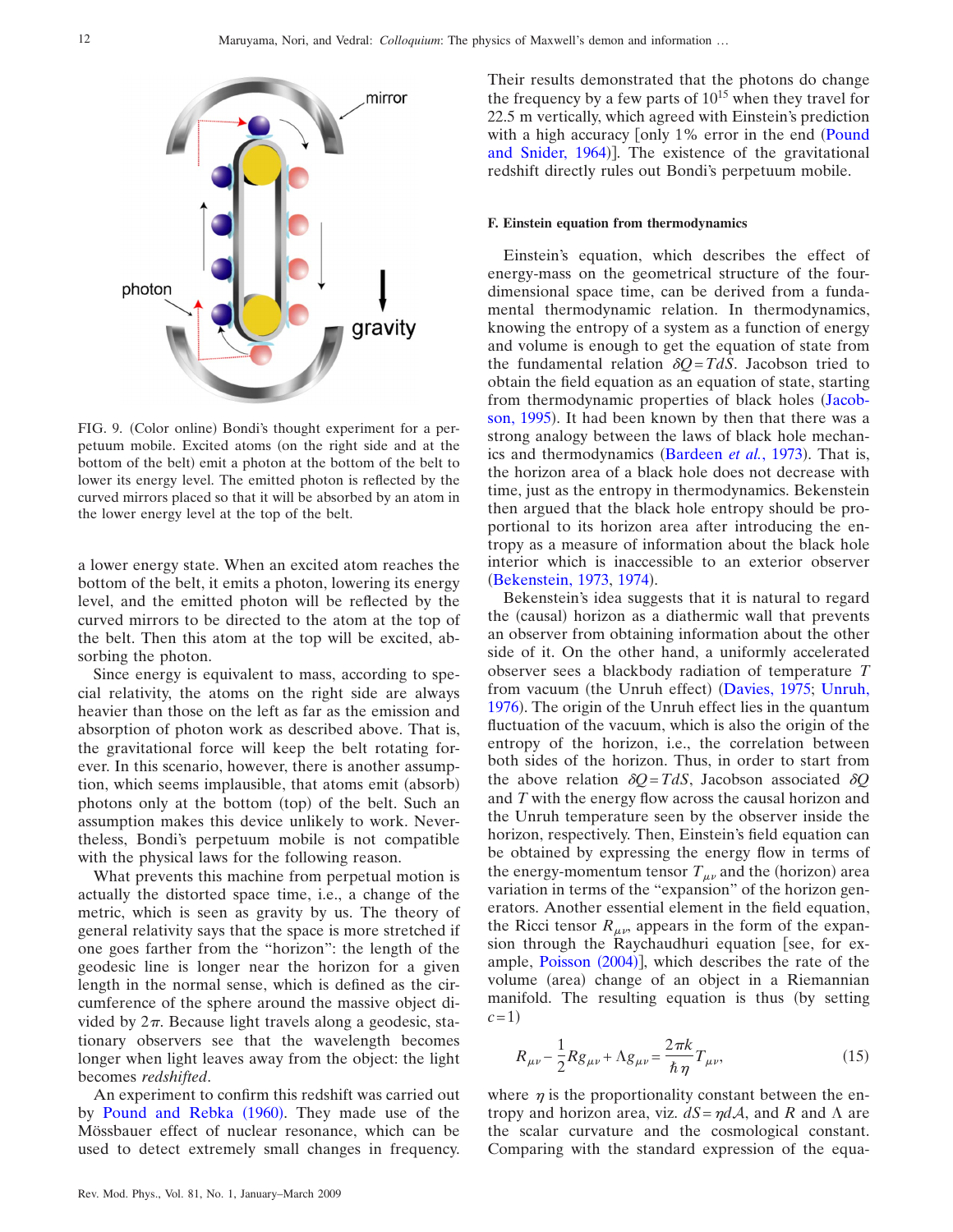tion, in which the coefficient for  $T_{\mu\nu}$  is  $8\pi G$ , we identify  $\eta$  to be  $k/4\hbar G = k/4l_P^2$  with the Planck length  $l_P$ , which agrees with the derivation of  $\eta$  in [Hawking](#page-21-12) (1974).

Einstein's field equation can indeed be seen as a thermodynamic equation of state. An important assumption for the above derivation is, however, the existence of a local equilibrium condition, for which the relation -*Q* =*TdS* is valid. This means that it would not be appropriate to quantize the field equation as it is not appropriate to quantize the wave equation for sound propagation in air. Further, Jacobson speculated that the Einstein equation might not describe the gravitational field with sufficiently high frequency or large amplitude disturbances because the local equilibrium conditions would break down in such situations as in the case of sound waves.

Bekenstein's conjecture about the black hole entropy is now widely accepted as a real physical property, particularly after the discovery of the Hawking radiation ([Hawking, 1974](#page-21-12)) that showed that black holes do radiate particles in a thermal distribution at finite temperature. The thermodynamics of black holes is still an extensive and active field, whose problems include the "black hole information paradox." Covering these topics in detail goes beyond the scope of this Colloquium, thus we list a few references ([Preskill, 1992;](#page-22-30) [Jacobson, 1996;](#page-21-13) [Wald,](#page-22-31) [2001;](#page-22-31) [Bousso, 2002;](#page-21-14) [Hawking, 2005;](#page-21-15) [Page, 2005](#page-22-32)).

It is now clear that this example illustrates a close connection between information, thermodynamics, and the general relativity, which might look unrelated to each other at first sight. This strongly resuggests the duality of entropy, which we have mentioned at the end of Sec. II.C, and the universality of the thermodynamic relations in generic physics. We attempt to explore this duality in the paradigm of quantum-information theory later on in Sec. VII.B.

# **VI. ERASURE OF CLASSICAL INFORMATION ENCODED IN QUANTUM STATES**

In classical-information theory, an alphabet *i*  $\in \{1, \ldots, n\}$ , which appears with probability  $p_i$  in a message<sup>9</sup> generated by a source, is represented by one of the *n* different classical states. On the other hand, in quantum-information theory ([Nielsen and Chuang,](#page-22-33) [2000](#page-22-33)), information is encoded in quantum states, so that each alphabet *i* is represented by one of the *n* different quantum states whose density matrices are denoted by  $\rho_i$ . We refer to each state carrying an alphabet as a message state. We also call a set of quantum states used in a message, in which the state  $\rho_i$  appears with probability  $p_i$ , an ensemble of quantum states  $\{p_i, \rho_i\}, i \in \{1, ..., n\}.$ 

A way to erase classical information encoded in quan-tum states was first considered by [Lubkin](#page-22-1) (1987), who

introduced erasure by thermal randomization, and by [Vedral](#page-22-34) (2000, [2002](#page-22-35)) in a more general setting. Thermal randomization makes use of the randomness of states in a heat bath that is in thermal equilibrium. If we put a message state in contact with a heat bath at temperature *T*, the state will approach thermal equilibrium with the heat bath. More precisely, a message state  $\rho_i$  changes gradually after colliding (interacting) with the heat bath and sufficiently many collisions make the state become indistinguishable with that of the heat bath. We assume that the bath's state as a whole will not change much since its size is very large. Due to the uncertainty stemming from thermal fluctuations, we irreversibly lose the information that was carried by the state  $\rho_i$ .

Because of the generic nature of this erasure process by thermalization, entropy of the whole system, consisting of the message state and the heat bath, necessarily increases. How much would this increase be? We first simplify the discussion by considering that each message state is a pure state as in Fig. [10](#page-13-0) ([Vedral, 2000;](#page-22-34) [Plenio](#page-22-9) [and Vitelli, 2001](#page-22-9)). Before erasing, the whole message is an ensemble  $\{p_i, |\phi_i\rangle\}$ , thus its average state is described by a density operator  $\rho = \sum_i p_i |\phi_i\rangle\langle\phi_i|$ . The thermalization process brings all states  $|\phi_i\rangle$  to the same state  $\omega$ , which is in thermal equilibrium at temperature *T*. The density matrix  $\omega$  is given by

<span id="page-12-0"></span>
$$
\omega = \frac{e^{-\beta H}}{Z} = \sum_{j} q_{j} |e_{j}\rangle\langle e_{j}|,\tag{16}
$$

where  $H = \sum_i e_i |e_i\rangle\langle e_i|$  is the Hamiltonian of the message state with energy eigenstates  $|e_i\rangle$ ,  $Z = \text{Tr}(e^{-\beta H})$  is the partition function, and  $\beta = (kT)^{-1}$ .

The total entropy change  $\Delta S_{\text{erasure}}$  is the sum of the entropy change of the message system and that of the heat bath:  $\Delta S_{\text{erasure}} = \Delta S_{\text{sys}} + \Delta S_{\text{bath}}$ . Since the message state before the erasure is pure and its state after the erasure is the same as the heat bath, the minimum entropy change in the message state is given by $10$ 

$$
\Delta S_{\rm sys} = k \ln 2S(\omega),\tag{17}
$$

<span id="page-12-1"></span>where  $S(\omega) = -\text{Tr}(\omega \log \omega)$  is the von Neumann entropy of the state  $\omega$ , von Neumann introduced this entropy by contemplating the disorder of quantum states so that it

<sup>&</sup>lt;sup>9</sup>A message can be any set of alphabets. It refers to a word or letter sent from sender to receiver, information which is stored in memory, etc. We assume that the information source generates independent and identically distributed variables or alphabets according to the probability distribution  $\{p_i\}$ .

<sup>&</sup>lt;sup>10</sup>One may be tempted to use the averaged message state  $\rho$  as the preerasure state. However, this is not the right way of viewing it. Before the erasing procedure, the encoder, who prepared the state, or the memory itself still knows which of  $\{\psi_i\}$ it is in. Information erasure is a process that destroys correlations between the memory and the encoder or the system accessing it by transforming the state to a standard state (i.e.,  $\omega$  $\approx$   $|e_0\rangle\langle e_0|$  in Lubkin's erasure), irrespective of the initial state. In other words, there must be a perfect correlation or knowledge before the erasure, which will be lost afterwards. Averaging over an ensemble means that even the encoder already lost information about their preparation. Hence, in this case, the entropy of the preerasure state should be taken as 0. Considering the classical counterpart [Fig.  $3(a)$  $3(a)$ ] may be useful to understand this reasoning.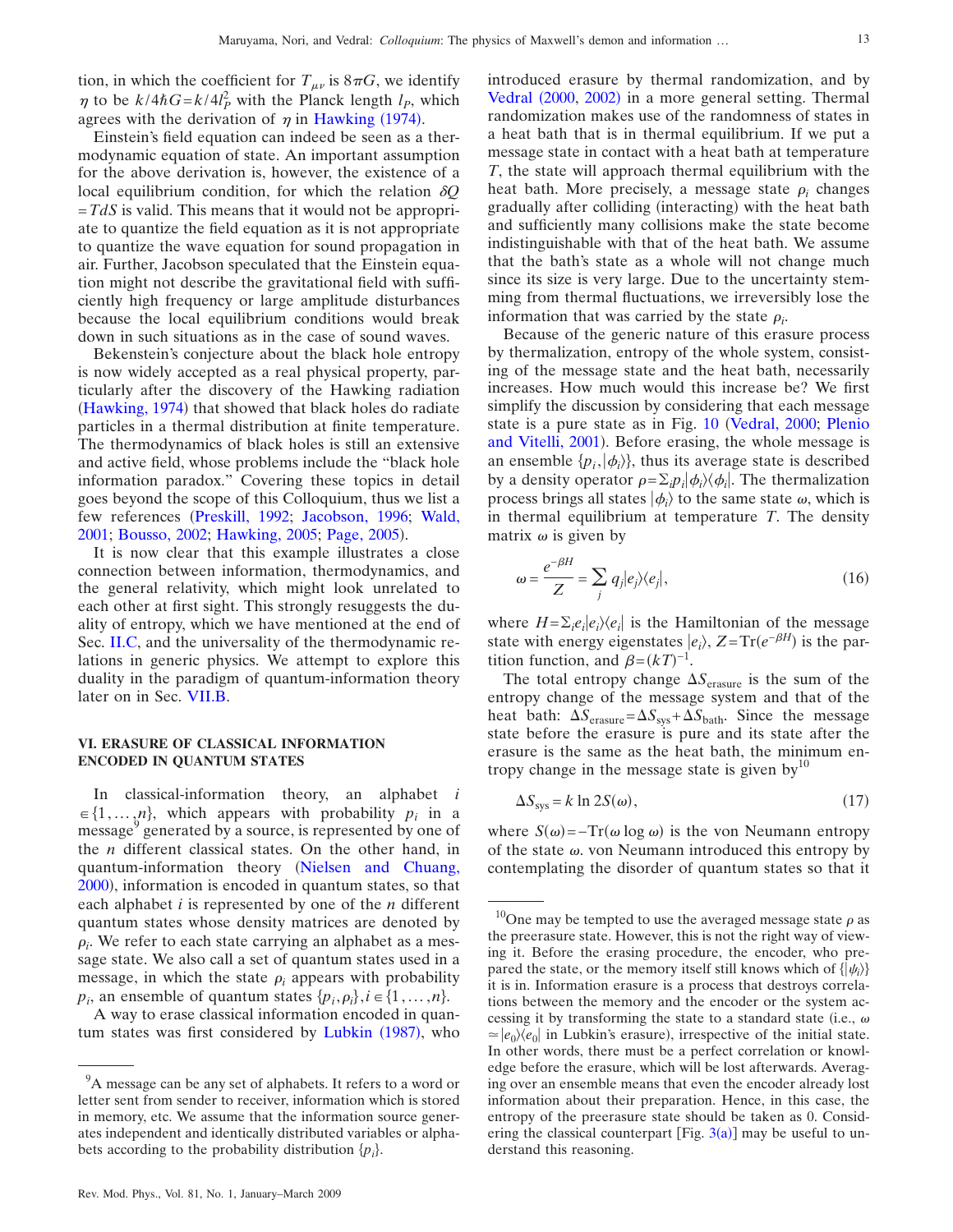<span id="page-13-0"></span>

FIG. 10. (Color online) The erasure of classical information carried by quantum states. Each message state interacts with a heat bath at temperature *T* and reaches thermal equilibrium. The information originally encoded in a state is lost and all states end up in  $\omega$ , which is the thermal state at the temperature *T*.

has the same meaning as the entropy in (phenomenological) thermodynamics in a setting where gases of molecules with quantum properties were considered ([von](#page-22-23) [Neumann, 1955](#page-22-23)). The factor  $k \ln 2$  is just a conversion factor to make it consistent with the previous discussion of Landauer's principle.

The entropy change in the heat bath is equal to the average heat transfer from the bath to the message system divided by the temperature:  $\Delta S_{\text{bath}} = \Delta Q_{\text{bath}}/T$ . The heat change in the heat bath is the same as that in the system with an opposite sign, i.e., *Q*bath=−*Q*sys. The heat transfer can be done quasistatically so that the mechanical work required for the state change is arbitrarily close to 0. Therefore, due to the energy conservation,  $\Delta Q_{\rm sys}$  must be equal to the change of internal energy of the message system  $\Delta U_{\text{sys}}$ , which can be computed as the change of average values of the Hamiltonian *H* before and after the erasure process. Hence

$$
\Delta S_{\text{bath}} = -\frac{\Delta Q_{\text{sys}}}{T} = -\frac{\Delta U_{\text{sys}}}{T}
$$

$$
= -\frac{\text{Tr}(\omega H) - \text{Tr}(\rho H)}{T}
$$

$$
= -\frac{\text{Tr}[(\omega - \rho)H]}{T}.
$$
(18)

By using Eq.  $(16)$  $(16)$  $(16)$ , the Hamiltonian *H* can be expressed in terms of the partition function *Z* as  $-kT \ln(Z\omega)$ . Now we have

<span id="page-13-1"></span>
$$
\Delta S_{\text{bath}} = k \operatorname{Tr}[(\omega - \rho)\ln(Z\omega)]
$$
  
=  $k \operatorname{Tr}[(\omega - \rho)\ln \omega]$   
=  $-k \ln 2[S(\omega) + \operatorname{Tr}(\rho \log \omega)].$  (19)

Combining Eqs.  $(17)$  $(17)$  $(17)$  and  $(19)$  $(19)$  $(19)$  gives the total entropy change after the erasure:

$$
\Delta S_{\text{erasure}} = \Delta S_{\text{sys}} + \Delta S_{\text{bath}} = -\operatorname{Tr}(\rho \log \omega),\tag{20}
$$

where the unimportant conversion factor *k* ln 2 is set to be unity as a unit of entropy. The minimum of the entropy change  $\Delta S_{\text{erasure}}$  can be obtained as

<span id="page-13-3"></span>
$$
\Delta S_{\text{erasure}} = -\operatorname{Tr}(\rho \log \omega) \ge S(\rho). \tag{21}
$$

The inequality follows from the property of the quantum relative entropy,  $S(\rho||\omega) := -S(\rho) - \text{Tr}(\rho \log \omega) \ge 0$ . This minimum can be achieved by choosing the temperature of the heat bath and the set  $\{p_i, |\phi_i\rangle\}$  such that  $\rho = \sum p_i |\phi_i\rangle\langle\phi_i|$  is the same as the thermal equilibrium state  $\omega$ . Consequently, the minimum entropy increase required for the erasure of classical information encoded in quantum states is given by the von Neumann entropy  $S(\rho)$ , where  $\rho$  is the average state of the system, instead of the Shannon entropy  $H(p)$  in the case of erasing information in classical states.

# **VII. THERMODYNAMIC DERIVATION OF THE HOLEVO BOUND**

### **A. From the erasure principle**

Landauer's erasure principle, together with its Lubkin's version for quantum states, is simple in form; however, it implies some significant results in the theory of quantum information. For example, it can be used to derive the efficiency of the compression of data carried by quantum states ([Plenio and Vitelli, 2001](#page-22-9)) and also the upper bound on the efficiency of the entanglement dis-tillation process ([Vedral and Plenio, 1998;](#page-22-36) [Vedral, 2000](#page-22-34)). Here we look at the derivation of the Holevo bound from Landauer's principle, which was first discussed by ([Plenio, 1999;](#page-22-37) [Plenio and Vitelli, 2001](#page-22-9)), as we next examine the same problem from a different perspective.

To give a precise form of the Holevo bound we consider two parties Alice and Bob. Suppose Alice has a classical information source preparing symbols *i*  $=1, \ldots, n$  with probabilities  $p_1, \ldots, p_n$ . The aim for Bob is to determine the actual preparation *i* as best as he can. To achieve this goal, Alice prepares a state  $\rho_i$  with probability  $p_i$  and gives the state to Bob, who makes a general quantum measurement [positive operator valued measure (POVM)] with elements  $E_j = E_1, \ldots, E_m, \sum_{j=1}^m E_j$ =**l**, on that state. On the basis of the measurement result he makes the best guess of Alice's preparation. The Holevo bound ([Holevo, 1973](#page-21-16)) is an upper bound on the accessible information, i.e.,

<span id="page-13-2"></span>
$$
I(A:B) \le S(\rho) - \sum_{i} p_i S(\rho_i), \qquad (22)
$$

where  $I(A:B)$  is the mutual information between the set of Alice's preparations *i* and Bob's measurement outcomes *j*, and  $\rho = \sum_{i}^{n} p_i \rho_i$ . The equality is achieved when all density matrices commute, namely  $[\rho_i, \rho_j] = 0$ .

We first consider a simple case in which all  $\rho_i$  are pure:  $\rho_i = |\psi_i\rangle\langle\psi_i|$ . The average state will be  $\rho = \sum_i p_i |\psi_i\rangle\langle\psi_i|$ . Then the Shannon entropy of the message is always greater than or equal to the von Neumann entropy of the encoded quantum state Theorem 11.10 in [Nielsen and](#page-22-33) [Chuang](#page-22-33) (2000)], that is,  $H(p_i) \ge S(\rho)$ , with equality if and only if  $\langle \psi_i | \psi_j \rangle = \delta_{ij}$  for all *i* and *j*.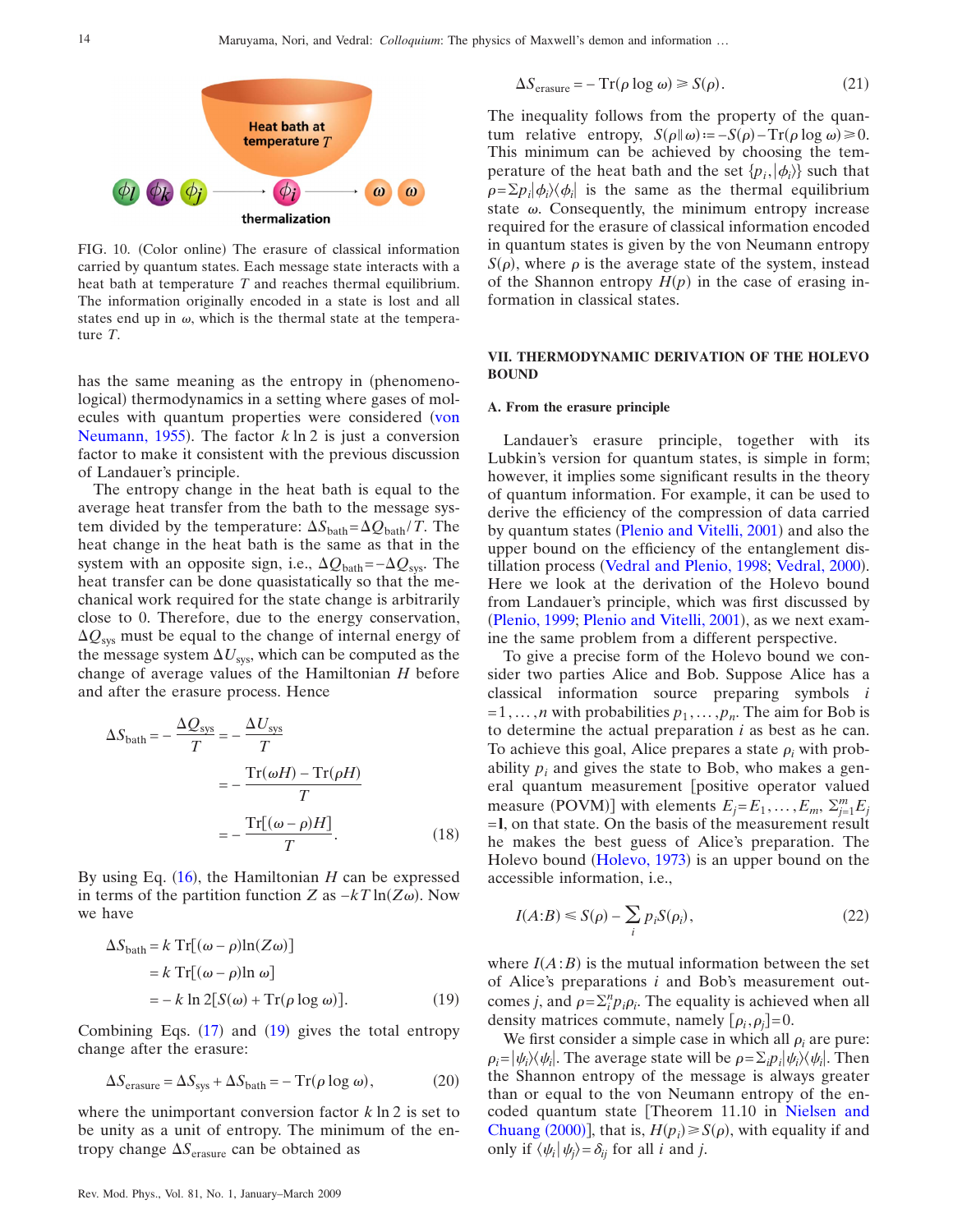How much information can Bob retrieve from the state  $\rho$ ? The above analysis of erasure of information in quantum states tells us that we have to invest at least  $S(\rho)$  bits of entropy to destroy all available information. This implies that the amount of information that Bob can access is bounded by  $S(\rho)$ , because if he could obtain  $S(\rho) + \varepsilon$  bits of information then the minimum entropy increase by the erasure should be at least  $S(\rho) + \varepsilon$ , by Landauer's principle. In other words, one cannot obtain more information than could be erasable.

Therefore the accessible information  $I(A:B)$  is smaller than or equal to the minimum entropy increase by the erasure and it is this relation that corresponds to the inequality ([22](#page-13-2)). If Alice encodes her information *i* into a pure state  $\rho_i$ , the relation reads

$$
I(A:B) \le S(\rho),\tag{23}
$$

which is the same inequality as Eq.  $(22)$  $(22)$  $(22)$  because  $S(\rho_i)$  $= 0$  for all pure states  $\rho_i$ .

If Alice uses mixed states  $\rho_i$  to encode *i*, Eq. ([21](#page-13-3)) needs to be modified. Instead of Eq. ([17](#page-12-1)), the entropy increase for each state is now<sup>11</sup>  $\Delta S_{\text{sys}}^j = S(\omega) - S(\rho_j)$  after contact with a heat bath whose state is given by Eq.  $(16)$  $(16)$  $(16)$ . The average entropy change of the heat bath is the same as Eq. ([19](#page-13-1)):  $\Delta S_{\text{bath}} = -S(\omega) - \rho \log \omega$ . The total entropy change by the thermalization will be

$$
\Delta S_{\text{erasure}} = \sum_{j} p_j \Delta S_{\text{sys}}^j + \Delta S_{\text{bath}}
$$
  
= 
$$
\sum_{j} p_j [S(\omega) - S(\rho_j)] - S(\omega) - \text{Tr}(\rho \log \omega)
$$
  
= 
$$
-\sum_{j} p_j S(\rho_j) - \text{Tr}(\rho \log \omega)
$$
  

$$
\geq S(\rho) - \sum_{j} p_j S(\rho_j),
$$
 (24)

which, together with the above argument, implies the Holevo bound in the form of Eq.  $(22)$  $(22)$  $(22)$ . This analysis of erasure of information encoded with mixed states is more straightforward and less ambiguous than that by [Plenio](#page-22-37) (1999); [Plenio and Vitelli](#page-22-9) (2001).

The above analysis thus justifies the Holevo bound. However, it does not give the precise condition for the equality in Eq. ([22](#page-13-2)), which is  $[\rho_i, \rho_j] = 0$ . The condition we can derive here is that all density matrices  $\{\rho_i\}$  support orthogonal subspaces, i.e.,  $Tr(\rho_i \rho_j) = 0$ . This is more restrictive than the commutativity of density matrices mentioned above. Next we show if the second law implies the Holevo bound more directly.

#### **B. From the second law**

Since the work-information *duality* in the erasure principle supports Brillouin's hypothesis, shown in Sec. II.C, on the equivalence between information theoretic and thermodynamic entropies, it might be natural to expect that the second law may put a certain bound on the quality of information or the performance of information processing. In this section, we derive the general bound on storage of quantum information, the Holevo bound ([Holevo, 1973](#page-21-16)) derived from the second law of thermodynamics. As the second law is the most fundamental physical law that governs the behavior of entropy, this problem is interesting in terms of the spirit of the "physics of information" and deserves to be investigated in its own right.

In order to see the genuine thermodynamic bound, we need to minimize the axiomatic assumptions that stem from quantum mechanics. Assumptions we make here are (a) entropy: the von Neumann entropy is equivalent to the thermodynamic entropy, (b) statics and measurement: a physical state is described by a "density" matrix, and the state after a measurement is a new state that corresponds to the outcome ("projection postulate"), and (c) dynamics: there exist isentropic transformations.

Employing the density matrix-based description means that we presume the existence of superpositions of states. Allowing superpositions might sound rather abrupt; however, we assume that we are taking a similar stand as Gabor's picture on the possibility of superpositions purely from thermodynamic considerations. Thus this could be stated the other way around: assuming the superpositions of states, we describe a state by a density matrix, which can be defined as a convex sum of outer products of normalized "state vectors." The nonzero components of state vectors represent superposed state elements. Probability distributions in classical phase space can also be described consistently: all diagonal elements of a classical density matrix are real, representing probabilities, and all off-diagonal elements are zero. When a measurement is performed, one of the diagonal elements becomes 1, replacing all others with 0. We use an arrow to denote a state vector, such as  $\psi$ , to make it clear that we do not use the full machinery of the Hilbert space (such as the notion of inner product) and we never use the Born trace rule for calculating probabilities.

Consider a chamber of volume *V*, which is divided into two regions of volumes  $p_1V$  and  $p_2V$ , respectively. The left-side region  $(L)$  is filled with  $p_1N$  molecules in state  $\vec{\psi}_1$ , and  $p_2N$  molecules in state  $\vec{\psi}_2$  are located in the right-side region (R). The two states  $\vec{\psi}_1$  and  $\vec{\psi}_2$  can be thought of as a representation of an internal degree of freedom. Generalizations to arbitrary numbers of general (mixed) states and general measurements are straightforward.

We can now have a thermodynamic loop formed by two different paths between the above initial thermody-namic state to the final state (Fig. [11](#page-15-0)). In the final state, both constituents  $\vec{\psi}_1$  and  $\vec{\psi}_2$  are distributed uniformly over the whole volume. Hence each molecule in the final state can be described by  $\rho = \sum_i p_i \vec{\psi}_i \vec{\psi}_i^{\dagger}$ , regardless of the position in the chamber. One of the paths converts heat

<sup>&</sup>lt;sup>11</sup>The conversion factor  $k \ln 2$  is set to be equal to unity again as a unit of entropy.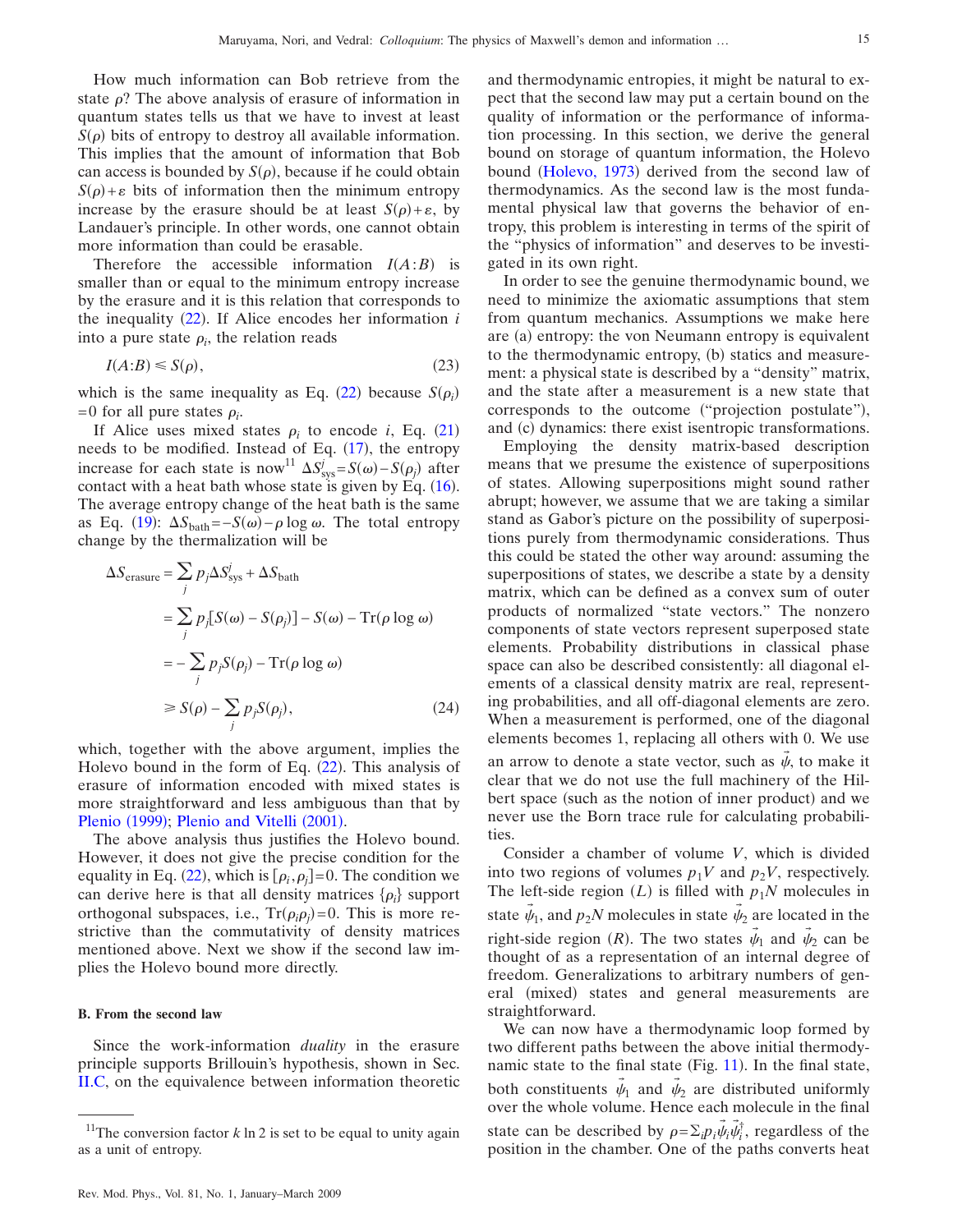<span id="page-15-0"></span>

FIG. 11. (Color online) The thermodynamic cycle, which we use to discuss the second law. The cycle proceeds from the initial state to the final state  $\rho$  via the post-work-extraction state  $\sigma$ , and returns to the initial state with a reversible process.

into work, while the other path, consisting of a quasistatic reversible process and isentropic transformations, requires some work consumption.

In the work-extracting process, we make use of two semipermeable membranes  $M_1$  and  $M_2$  which separate two perfectly distinguishable (orthogonal) states  $\vec{e}_1$  and  $\vec{e}_2$  (= $\vec{e}_1^{\perp}$ ). The membrane *M<sub>i</sub>* (*i*=1,2) acts as a completely opaque wall to molecules in  $\vec{e}_i$ , but it is transparent to molecules in  $\vec{e}_{j\neq i}$ . Thus, for example, a state  $\psi_i$  is re-→ flected by  $M_1$  to become  $\vec{e}_1$  with (conditional) probability  $p(e_1|\psi_i)$  and goes through with probability  $p(e_2|\psi_i)$ , being projected onto  $\vec{e}_2$ . This corresponds to the quantum (projective) measurement on molecules in the basis  $\{\vec{e}_1, \vec{e}_2\}$ , however, we do not compute these probabilities specifically as stated above.

By replacing the impenetrable partition with the two membranes, we can convert heat from the heat bath into mechanical work  $W_{ext}$ , which can be as large as the accessible information  $I(A:B)$ , i.e., the amount of information Bob can obtain about Alice's preparation by measurement in the basis  $\{e_1, e_2\}$ .<sup>12</sup> The transformation from the post-work-extraction state, which we  $\sigma$  hereafter, to the final state  $\rho$  can be done by a process shown in Fig. [12](#page-16-0) and the minimum work needed is given by  $\Delta S$  $=S(\sigma) - S(\rho)$ .

Another path, which is reversible, from the initial state to the final state is as follows. Let  $\{\phi_1, \phi_2\}$  be an orthonormal basis which diagonalizes the density matrix  $\rho$ , such that

$$
\rho = \sum_{i} p_i \vec{\psi}_i \vec{\psi}_i^{\dagger} = \sum_{k} \lambda_k \vec{\phi}_k \vec{\phi}_k^{\dagger}, \qquad (25)
$$

where  $\lambda_k$  are eigenvalues of  $\rho$ . We can extract  $S(\rho)$  bits of work by first transforming  $\{\vec{\psi}_1,\vec{\psi}_2\}$  to  $\{\vec{\phi}_1,\vec{\phi}_2\}$  unitarily, and second using a new set of semipermeable membranes that perfectly distinguish  $\phi_1$  and  $\phi_2$ .

If the initial state is a combination of mixed states with corresponding weights given by  $\{p_i, \rho_i\}$ , the extractable work during the transformation to  $\rho = \sum_i p_i \rho_i$  becomes  $S(\rho) - \sum_i p_i S(\rho_i)$ . This can be seen by considering a process

$$
\{p_i, \rho_i\} \xrightarrow{\text{(i)}} \{p_i \mu^i_j, \vec{\omega}_j^i \xrightarrow{\text{(ii)}} \{\lambda_k, \vec{\phi}_k\} \xrightarrow{\text{(iii)}} \rho,
$$

where  $\{\mu^i_j, \vec{\omega}^i_j\}$  and  $\{\lambda_k, \vec{\phi}_k\}$  are the sets of eigenvalues and eigenvectors of  $\rho_i$  and  $\rho$ , respectively ([Maruyama,](#page-22-38) [Brukner, and Vedral, 2005](#page-22-38)).

The function of the semipermeable membrane can alternatively be understood as a Maxwell's demon who controls small doors on a partition depending on the result of his measurement of each molecule. Then do we need to consume some work to reset his memory? Unlike the previous discussions (such as that of Szilard's engine), it turns out that the demon's memory can be erased isentropically due to the remaining (perfect) correlation between the state of each molecule and his memory registers. This can be sketched as follows. Once the demon observes a molecule, a correlation between the state of the molecule and his memory is created. Since he can in principle keep track of all molecules, a perfect correlation between the state of the *n*th molecule and that of the *n*th register of the demon's memory will be maintained. Then a controlled-NOT-like isentropic operation between the molecules and the corresponding memory registers (with molecules as a control bit) can reset the demon's memory to a standard initial state without consuming work.

The second law states (in Kelvin's form) that the *net* work extractable from a heat bath cannot be positive after completing a cycle, i.e.,  $W_{ext}$ − $W_{inv}$  ≤ 0. For the cycle described in Fig. [11,](#page-15-0) it can be expressed as

<span id="page-15-1"></span>
$$
I(A:B) \le S(\rho) - \sum_{i} p_i S(\rho_i) + \Delta S,
$$
\n(26)

where  $\Delta S = S(\sigma) - S(\rho)$ . As  $\sigma$  is identical to the resulting state of a projective measurement on  $\rho$  in the basis  $\{\vec{e}_1, \vec{e}_2\}$ ,  $\sigma = \sum_j P_j \rho P_j$  with  $P_j = \vec{e}_j \vec{e}_j^{\dagger}$  and consequently  $\Delta S$  is always non-negative [see [von Neumann](#page-22-23) (1955)]. The inequality  $(26)$  $(26)$  $(26)$  holds even if the measurement by membranes was a generalized (POVM) measurement ([Maruyama, Brukner, and Vedral, 2005](#page-22-38)).

The form of Eq.  $(26)$  $(26)$  $(26)$  is identical with that of Eq.  $(22)$  $(22)$  $(22)$ for the Holevo bound, except for an extra non-negative term  $\Delta S$ . This illustrates that there is a difference between the bound imposed by quantum mechanics (the Holevo bound) and the one imposed by the second law of thermodynamics. Namely, there is a region in which we could violate quantum mechanics while complying with the thermodynamical law. In the classical limit, the measurement is performed in the joint eigenbasis of mutually commuting  $\rho_i$ 's, consequently  $\Delta S = 0$ , and, in addi-

 $12$ The justification of this equivalence described in Fig. 1 of [Maruyama, Brukner, and Vedral](#page-22-38) (2005) has an error in identifying entropy changes in the process. Nevertheless, this equivalence between  $W_{ext}$  and  $I(A:B)$  can be seen correct by a bit of straightforward calculations, using the state equation for an ideal gas.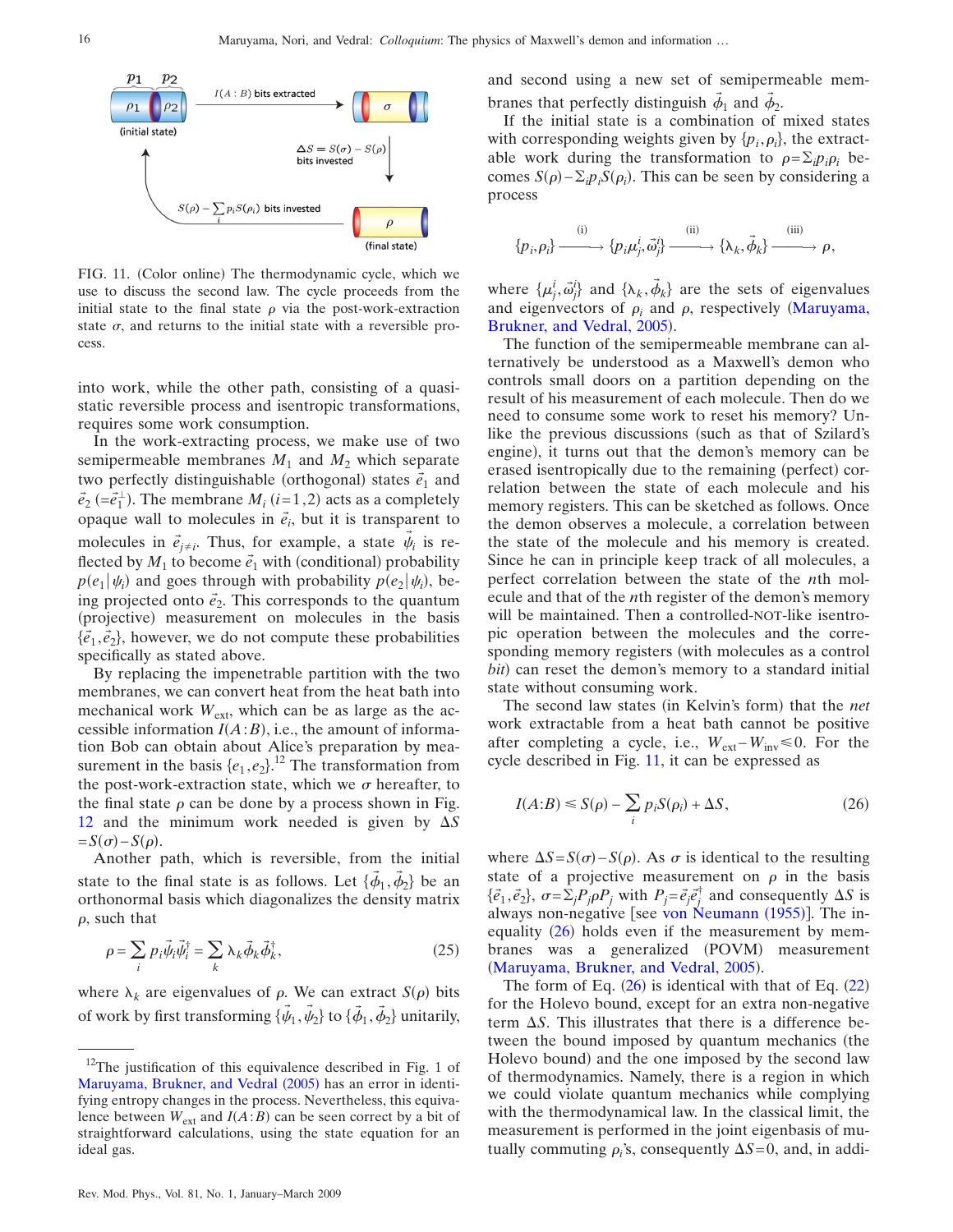<span id="page-16-0"></span>

FIG. 12. (Color online) The thermodynamic process to transform the intermediate state  $\sigma$ into the final state  $\rho$ . First, after attaching an empty vessel of the same volume to that containing the gas  $\sigma$ , the membranes  $M_i$  are used to separate two orthogonal states  $\vec{e}_1$  and  $\vec{e}_2$  $[(a)$  to  $(c)]$ . As the distance between the movable opaque wall and the membrane  $M_2$  is kept constant, this process entails no work consumption or extraction. As  $\sigma = \sum c_j \vec{e}_j \vec{e}_j^{\dagger}$ , compressing each  $\vec{e}_i$  gas into the volume of  $c_jV$  as in (d) makes the pressures of gases equal and this compression requires  $S(\sigma)$ =  $-\Sigma c_i \log_2 c_i$  bits of work. Second, quantum states of gases are isentropically transformed, thus without consuming work, so that the resulting state (e) will have  $\lambda_j N$  molecules in  $\vec{\phi}_j$ , where  $\rho = \sum \lambda_j \vec{\phi}_j \vec{\phi}_j^{\dagger}$  is the eigendecomposition of  $\rho$ . To reach (f),  $S(\rho)$  bits of work can be extracted by using membranes that distinguish  $\phi_i$ . As a result, the work needed for the transformation  $\sigma \rightarrow \rho$  is  $S(\sigma) - S(\rho)$  bits.

tion, the Holevo bound is saturated:  $I(A:B) = S(\rho)$  $-\sum_i p_i S(\rho_i)$ . Thus the classical limit and the thermodynamic treatment give the same bound.

The same saturation occurs when an appropriate collective measurement is performed on blocks of *m* molecules, each of which is taken from an ensemble  $\{p_i, \rho_i\}$ . When *m* tends to infinity  $2^{m[S(\rho)-\sum_{i}p_{i}S(\rho_{i})]}$  typical sequences (the sequences in which  $\rho_i$  appears about  $p_i m$ times) become mutually orthogonal and can be distinguished by "square-root" or "pretty good" measure-ments ([Hausladen](#page-21-17) et al., 1996; [Holevo, 1998](#page-21-18)). This situation is thus essentially classical, hence  $\Delta S \rightarrow 0$  and the Holevo bound will be saturated.

# **VIII. ENTANGLEMENT DETECTION BY MAXWELL'S DEMON(S)**

Now we move on to see how to deal with entanglement from the point of view of Maxwell's demon. The reason we pick up the topic of entanglement in particular is that it is not only crucially important in quantuminformation theoretic tasks, such as quantum cryptogra-phy ([Bennett and Brassard, 1984;](#page-21-19) [Ekert, 1991](#page-21-20)), dense

coding ([Bennett and Weisner, 1992](#page-21-21)), quantum teleporta-tion ([Bennett](#page-21-22) et al., 1993), and quantum computation ([Shor, 1994;](#page-22-39) [Grover, 1996](#page-21-23)), but it is also directly linked to the foundations of quantum mechanics. However, the theory of entanglement is too broad and deep to explore comprehensively in this paper. In addition, the most of it appears irrelevant or at least unclear in the context of Maxwell's demon at any rate. Therefore we focus on recent works that have discussed the "quantumness" of correlation and/or the problem of entanglement detection, which is one of the most important topics in its own right.

When discussing entanglement in this paper we are primarily interested in bipartite entanglement, unless otherwise stated. Formally, entanglement is defined as a form of quantum correlation that is not present in any *separable* states. Let  $\mathcal{H}^A$  and  $\mathcal{H}^B$  be the Hilbert spaces for two spatially separated (noninteracting) subsystems *A* and *B*, which are typically referred to as Alice and Bob, and  $\mathcal{H}^{AB} = \mathcal{H}^A \otimes \mathcal{H}^B$  the whole (joint) Hilbert space of the two. We also let  $S(\mathcal{H})$  denote the *state space*, which is a set of density operators acting on  $H$ .

A state of a bipartite system is said to be separable or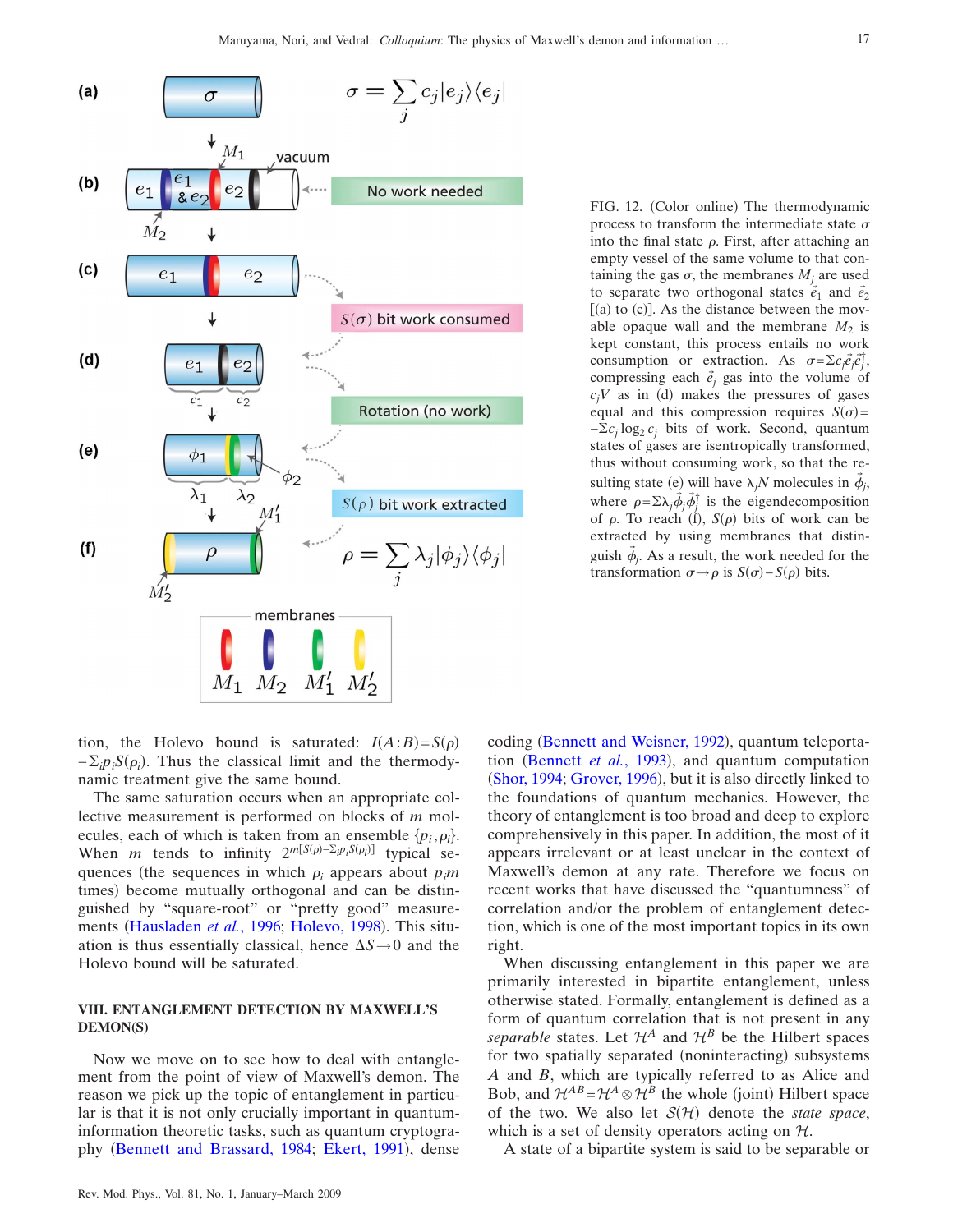classically correlated ([Werner, 1989](#page-22-40)) if its density operator can be written as a convex sum of products of density operators

<span id="page-17-0"></span>
$$
\rho = \sum_{i=1}^{n} p_i \rho_i^A \otimes \rho_i^B, \qquad (27)
$$

where all  $p_i$  are non-negative and  $\sum_{i=1}^{n} p_i = 1$ . Any state that cannot be written in the form of Eq.  $(27)$  $(27)$  $(27)$  is called *entangled*. We let *S*<sub>sep</sub> denote the subspace that contains all separable states.

It is natural to ask whether or not a given state  $\rho$  $\in \mathcal{S}(\mathcal{H}^{AB})$  is separable, considering the importance of entanglement in many quantum-information theoretic tasks.13 Quite a few *separability criteria*, i.e., a condition that is satisfied by all separable states, but not necessarily by entangled states, have been proposed so far to answer this simple question. Separability criteria are typically expressed in terms of an operator or a function, such as an entanglement witness ([Terhal, 2000](#page-22-41)) or the correlation function in Bell's inequality ([Bell, 1964](#page-21-24)). Despite the simplicity of the question, it is generally very hard to find good separability criteria. By a *good* separability criterion, we mean an efficient separability criterion that singles out as many entangled states as possible. The hardness of the problem is primarily related to the convexity of the separable subspace, which is formed by all separable states: Because of the bulgy "surface" of the separable subspace, there does not exist any operator or function that is linear with respect to the matrix elements of the density operator, e.g., eigenvalues of  $\rho$ , and distinguishes separable and entangled states perfectly.

Another simple question is about the *amount* of entanglement a pair (or a set) of quantum objects contains. The amount plays a major role when it comes to the characterization or manipulation of entanglement. Since entanglement can be regarded as a valuable resource in quantum-information processing, the quantification of entanglement is a problem of great interest and importance. Despite its profoundness, we will not go into details on the quantification issue here: Instead, we refer interested readers to [Vedral](#page-22-42) et al. (1997); [Schumacher](#page-22-43) [and Westmorel](#page-22-43) (2000); [Horodecki](#page-21-25) (2001); [Horodecki and](#page-21-26) [Horordecki](#page-21-26) (2001); [Plenio and Virmani](#page-22-44) (2005); [Horo](#page-21-27)[decki](#page-21-27) et al. (2007). Also [Vedral](#page-22-35) (2002) contains not only a review on entanglement measures, but also some discussions on quantum-information processing from the thermodynamic point of view.

### **A. Work deficit**

In this section, we review the concept of *work deficit*, which was introduced by [Oppenheim](#page-22-45) *et al.* (Oppenheim et al.[, 2002](#page-22-45)). An apparent goal of this work was to quantify entanglement via a thermodynamic quantity; this idea shed new light on the quantumness of correlations by taking a thermodynamic approach.

As emphasized, information is always stored in a physical system with physical states that are distinguishable by measurement so that stored information can be extracted. No generality is lost when we think of a gas in a chamber, such as the one considered by Szilard, as a general information-storage apparatus. Even if we had a different type of physical system for information storage, the information can be perfectly transferred for free to the memory of the type of Szilard's engine, if the initial state of Szilard's engine is provided in a standard state. Since the measurement can be done with negligible energy consumption (as shown in Sec. III), the information transfer can be completed by converting the state from the initial standard state to the state corresponding to the stored (measured) information; the final conversion requires no energy.

Now that we have identified a memory with the one molecule gas of Szilard's engine we present a general statement: from an ensemble of memories, each of which stores the value of an *n*-bit random variable *X*, one can extract mechanical work whose average amount per single memory register is (by taking units such that  $k \ln 2 = 1$ )

<span id="page-17-1"></span>
$$
W_C = n - H(X),\tag{28}
$$

where  $H(X)$  is the Shannon entropy of  $X$ . The extractable work is the work done by the gas for memory, thus it is nothing but Eq.  $(4)$  $(4)$  $(4)$  when  $n=1$ . Equation  $(28)$  $(28)$  $(28)$  can be easily understood in the following way. Suppose there are *N* memory registers. If we measure all *N* registers, the remaining uncertainty in the memory is zero; we can obtain *Nn* bits of work. Nevertheless, we still keep the information due to the measurement on memory and this needs to be erased to discuss solely the amount of extractable work. The minimum energy consumption to erase the information is, according to the erasure principle, equal to  $NH(X)$  bits. Thus the maximum total amount of extractable work is given by  $N[n-H(X)]$  bits. Alternatively, one can use the first law of thermodynamics to arrive at the same expression as Eq.  $(28)$  $(28)$  $(28)$ . The work done by the gas in an isothermal process is equal to the entropy change multiplied by the temperature.

The same argument is applicable to work extraction from quantum bits (qubits). Let  $\rho$  be the density operator describing the state in a given ensemble. Qubits after (noncollective) measurements are in a known pure state, which is essentially a classical system in terms of information. Thus the information stored in this set of pure states can be copied to the Szilard-type memory and each register can give us 1 bit of work. Then, after erasing the information acquired by the measurement, the

<sup>&</sup>lt;sup>13</sup>Looking at entanglement as a resource of quantuminformation processing naturally suggests the way to quantify entanglement in terms of its usefulness for such tasks. This leads to the idea of *distillable entanglement*, i.e., the average number of maximally entangled pairs that can be distilled from a given pair using only local operations and classical commu-nication ([Bennett](#page-21-28) *et al.*, 1996; [Rains, 1999](#page-22-46)).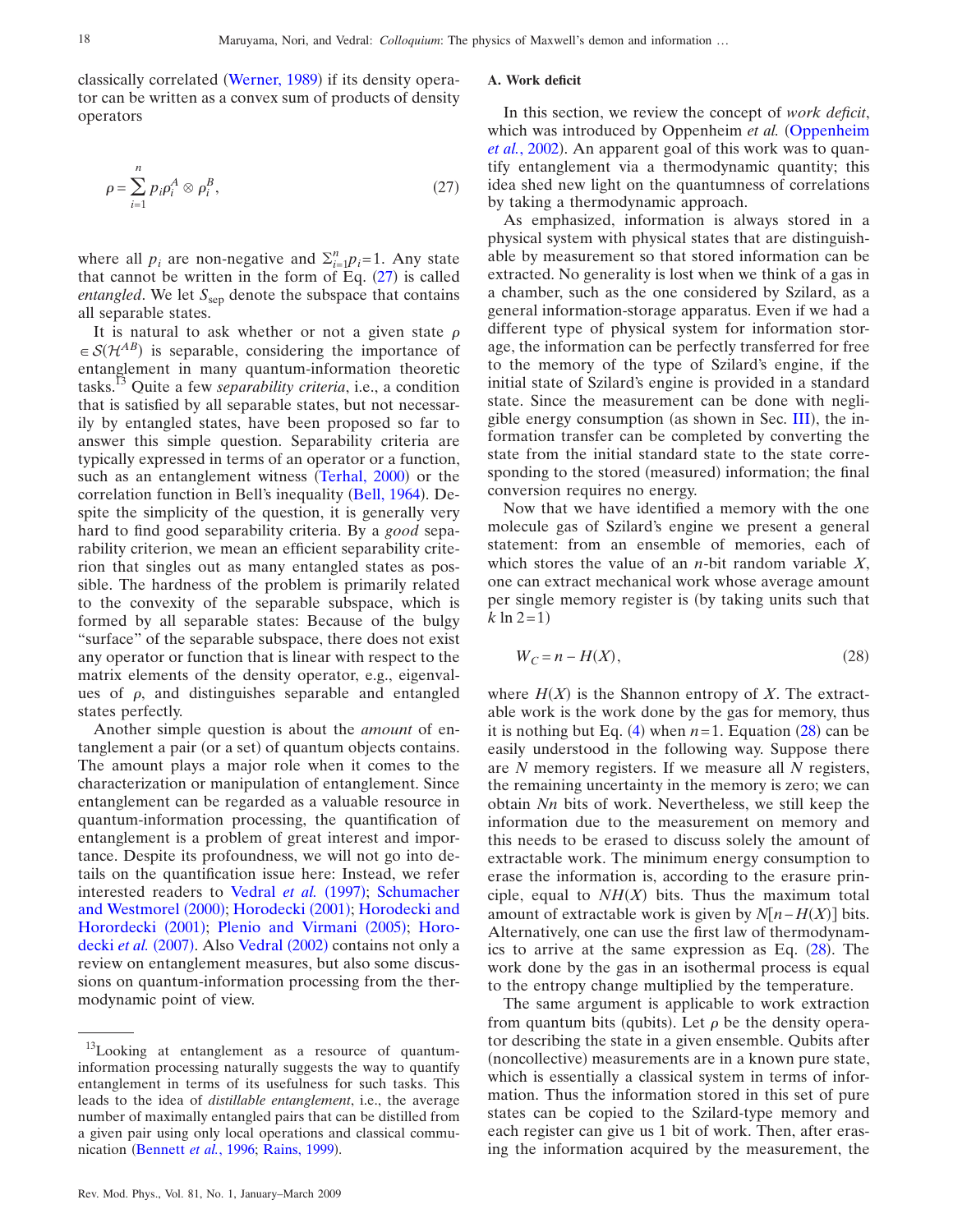net maximum amount of work we get becomes  $1-S(\rho)$ bits of work.

The work deficit is a difference between the globally and the locally extractable work within the framework of local operations and classical communication, i.e., local operations and classical communication, when  $\rho$  is a system with spatially separated subsystems. Suppose that we have an *n* qubit state  $\rho_{AB}$ , which is shared by Alice and Bob, then the optimal work extractable is

$$
W_{\text{global}} = n - S(\rho^{AB}),\tag{29}
$$

if one can access the entire system globally. On the other hand, we let  $W_{local}$  be the largest amount of work that Alice and Bob can locally extract from the same system under local operations and classical communication. The deficit  $\Delta$  is defined as

$$
\Delta = W_{\text{global}} - W_{\text{local}}.\tag{30}
$$

<span id="page-18-2"></span>In order to grasp this picture, we compute the deficits for a classically correlated state

$$
\rho_{\rm cl}^{AB} = \frac{1}{2} (|00\rangle\langle 00| + |11\rangle\langle 11|)
$$
\n(31)

<span id="page-18-0"></span>and a maximally entangled state

$$
|\Phi^{AB}\rangle = \frac{1}{\sqrt{2}}(|00\rangle + |11\rangle). \tag{32}
$$

The globally extractable work  $W_{\text{global}}^{\text{cl}}$  from  $\rho_{\text{cl}}^{AB}$  is simply 1 bit. The locally extractable work  $W_{\text{local}}^{\text{cl}}$  turns out to be also 1 bit. The protocol is as follows. Alice can measure her bit in the  $\{|0\rangle, |1\rangle\}$  basis and send the result to Bob, who can obtain 1 bit of work from his bit. Although Alice can extract 1 bit of work from her own bit, using her measurement result, she needs to consume this energy to erase the information stored in the memory, which was used to communicate with Bob. Thus the deficit for the state  $\rho_{\text{cl}}^{AB}$  is  $\Delta_{\text{cl}}=1-1=0$ . The locally extractable work is the same, i.e., 1 bit, even if the state is maximally entangled as in Eq. ([32](#page-18-0)). However, as this state is pure globally, we have  $W_{\text{global}} = 2$  $-S(|\Phi^{AB}\rangle\langle\Phi^{AB}|)=2$  bits, therefore  $\Delta_{ent}=2-1=1$ .

These two simple examples suggest that the "strength" of correlation could be reflected in the deficit, though the deficit might not be necessarily the amount of entanglement. In fact, [Oppenheim](#page-22-45) et al. (2002) pro-posed later in a more detailed paper ([Horodecki](#page-21-29) *et al.*, [2005](#page-21-29)) that the (quantum) deficit can be interpreted as the amount of quantumness of correlations, not entanglement.

It has been shown by [Oppenheim](#page-22-45) et al. (2002) that the deficit is bounded from below as  $\Delta \ge \max\{S(\rho^A), S(\rho^B)\}\$  $-S(\rho)$  (under an assumption about the classicality of the communication channel), where  $\rho^A$  and  $\rho^B$  are the reduced density operators, i.e.,  $\rho^A = \text{Tr}_B \rho$  and  $\rho^B = \text{Tr}_A \rho$ . The bound (or the upper bound for  $W_{local}$ ) can be achieved when the state is pure and it turns out to be equal to the entanglement measure for pure states. This is simply because a pure state can be written as  $|\psi\rangle$ 

 $=\sum_i \alpha_i |e_i\rangle |f_i\rangle$  in the Schmidt decomposition and then  $\Delta$  $= S(\rho^A) = E(\psi)$ , where  $\rho^A = Tr_B |\psi\rangle \langle \psi|$  and  $E(\cdot)$  is the entanglement measure for pure states.

A similar approach has been taken in an attempt to quantify the amount of entanglement by [Groisman](#page-21-30) *et al.* ([2005](#page-21-30)). There the (asymptotically) minimal amount of noise added to the system to erase the correlation was examined: roughly speaking, it can be characterized by the number of allowed operations from which we choose randomly to make the given state separable. In the discussion above on deficit, the correlation is converted into work and the purity of the system is destroyed. Instead, noise is added actively here, and the information about the chosen operations is erased in the end, dissipating entropy into the environment.

# **B. Quantum discord**

A similar approach to measuring the quantumness of correlations has been taken by [Zurek](#page-22-47)  $(2003)$  by using the concept of "quantum discord" ([Zurek, 2000](#page-22-48)) and a Maxwell's demon. Recall the definition of the mutual information between two systems, *A* and *B*, in classicalinformation theory:

$$
I(A:B) = H(A) + H(B) - H(A,B).
$$
 (33)

<span id="page-18-1"></span>To clarify the quantumness later, we substitute the definition of the joint entropy  $H(A,B)=H(A)+H(B|A)$  $=$  *H*(*B*) + *H*(*A*|*B*) into Eq. ([33](#page-18-1)) to define the *locally mutual information* as

$$
J_B(A:B_{\{|B_k\rangle\}}) = H(A) + H(B) - H_B(A, B_{\{|B_k\rangle\}})
$$
  
= H(A) + H(B) - [H(B) + H(A|B)]\_{\{|B\_k\rangle\}}, (34)

where the subscripts *B* and  $\{B_k\}$  are used to stress that we are accessing the system *B* locally by using the basis  $\{|B_k\rangle\}$ . Now the discord is defined as

$$
\delta(A|B_{\{|B_{k}\rangle\}}) = I(A:B) - J_{B}(A:B_{\{|B_{k}\rangle\}})
$$
  
=  $H_{B}(A, B_{\{|B_{k}\rangle\}}) - H(A,B).$  (35)

Here the (basis-independent) joint entropy  $H(A, B)$  is given by the von Neumann entropy of the whole state  $\rho^{AB}$ , i.e.,  $H(A, B) = S(\rho^{AB}) =$ -Tr  $\rho^{AB} \log_2 \rho^{AB}$ .

The discord defined here is the work deficit  $\Delta$  in Eq. ([30](#page-18-2)) when the measurement is done in the basis  $\{|B_k\rangle\}$ only on the subsystem *B* after one-way communication (from  $A$  to  $B$ ). Zurek described this scenario as the comparison of work-extraction efficiency by classical and quantum Maxwell's demons: a classical demon is local, while a quantum demon can perform measurements on the whole system in a global basis in the combined Hilbert space. The difference in efficiency of work extraction is equal to the discord  $\delta(A|B_{\{|B_k\rangle\}})$  if the classical demon employs  $\{B_k\}$  as his measurement basis. Thus the least discord over all (local) measurement bases, i.e.,  $\delta(A|B) = \min_{\{|B_k\rangle\}} \delta(A|B_{\{|B_k\rangle\}})$ , coincides with the work deficit  $\Delta$  when only one-way communication is allowed.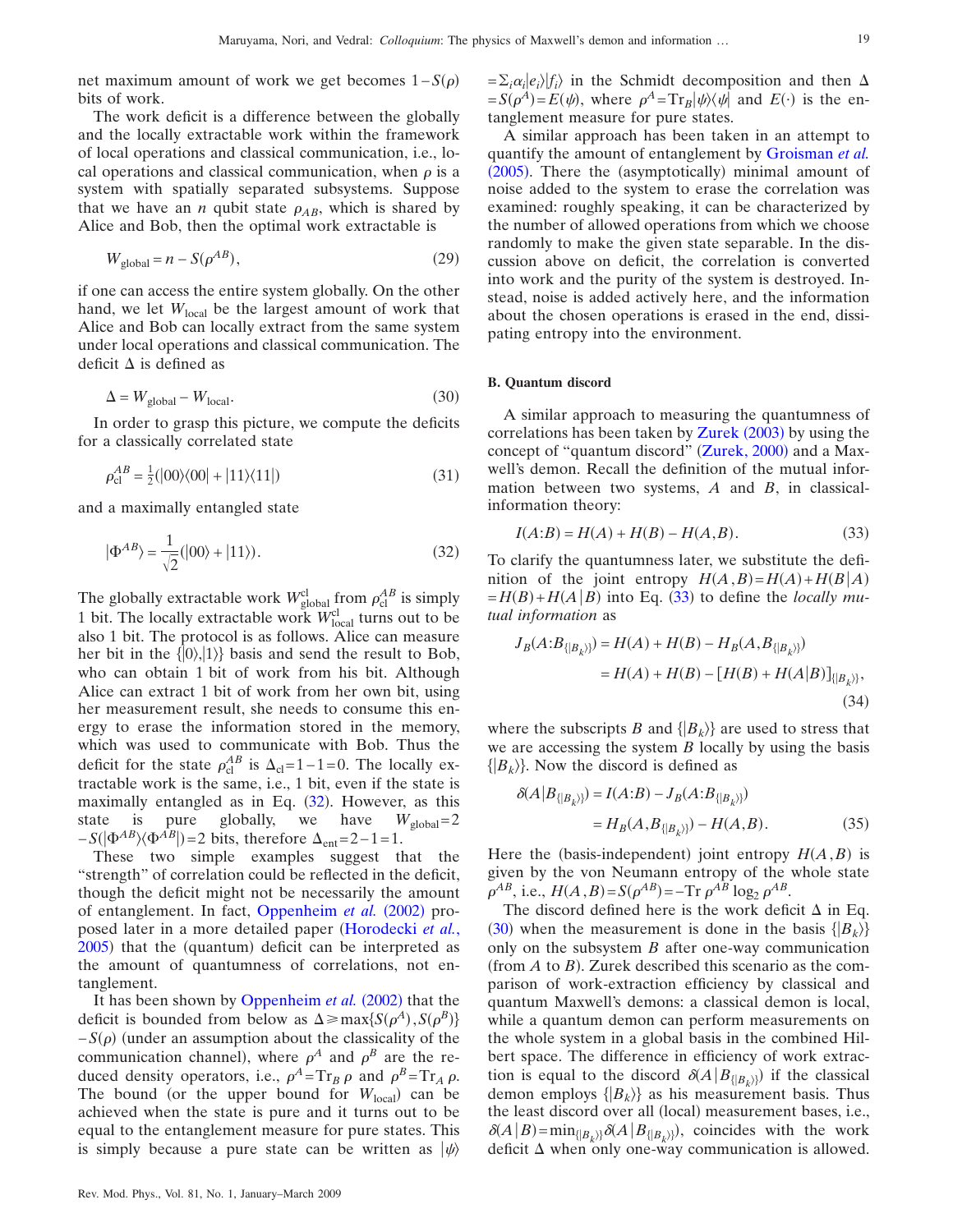<span id="page-19-0"></span>

FIG. 13. (Color online) Schematic of the protocol to extract work from correlated pairs. Two pairs represent an ensemble for which Alice and Bob use  $A_{\theta}$  and  $B_{\theta}$  for their measurement and work extraction. For a half of this ensemble, Alice measures her state with  $A_{\theta}$  and Bob extracts work from his side along the direction of  $\theta'$ , according to Alice's measurement results. For the other half, they exchange their roles.

Obviously, more communication only helps to increase the classically extractable work, so  $\delta \geq \Delta$  is a general upper bound on  $\Delta$ .

#### **C. Thermodynamic separability criterion**

The degree of correlation, particularly the difference between classical and quantum ones, can also be characterized by discussing the locally extractable work from a heat bath via a given state, without comparing it with globally extractable work. This is possible despite the fact that the *optimal* locally extractable work from a pair is the same for both types of correlation, as shown in Sec. VIII.A: the difference can manifest if we do not optimize the work in a single setting for extracting. Thus the inequality obtained here works as an entanglement witness ([Terhal, 2000](#page-22-41)) with locally observable thermodynamic quantities.

Suppose that two parties (or demons) Alice and Bob choose their measurement basis as  $A_{\theta} = \{P_{\theta}, P_{\theta}^{\perp}\}\$  and  $B_{\theta} = \{P_{\theta}, P_{\theta}^{\perp}\}\$ , respectively, where  $\theta(\theta')$  represents the direction of the basis. Alice performs her measurement with  $A_{\theta}$  on her qubits and sends all results to Bob. Then Bob can extract  $1 - H(B_{\theta'} | A_{\theta})$  bits of work per pair on his side after compressing the information of his measurement outcomes, where  $H(X|Y)$  is the Shannon entropy of *X*, conditional on the knowledge of *Y*. Only when the shared system is in a maximally entangled state, such as  $|\Phi^+\rangle = (|00\rangle + |11\rangle)/\sqrt{2}$ ,  $H(A_\theta|B_\theta)$  can vanish for all  $\theta$ . That is, we can extract more work from entangled pairs than from classically correlated pairs.

We choose more measurement bases in order to minimize the dependence of the work on the particular choice of bases. Alice and Bob first divide their shared ensemble into groups of two pairs to make the process symmetric with respect to each of them. For each group, they both choose a projection operator randomly and independently out of a set,  $\{A_1, \ldots, A_n\}$  for Alice and  ${B_1, \ldots, B_n}$  for Bob, just before their measurement. Then, Alice measures one of the two qubits in a group with the projector she chose and informs Bob of the

Next, we add up all the work that can be obtained by continuously varying the basis over a great circle on the Bloch sphere, i.e., the circle of maximum possible size on a sphere. This is similar in approach to the chained Bell's inequalities discussed by [Braunstein and Caves](#page-21-31) ([1990](#page-21-31)). The circle should be chosen to maximize the sum. Thus the quantity we consider is

<span id="page-19-1"></span>
$$
\Xi(\rho) \coloneqq \frac{1}{2\pi} \int_0^{2\pi} \xi_\rho[A(\theta), B(\theta)] d\theta,\tag{36}
$$

where  $\xi_{\rho}[A(\theta), B(\theta')] = 2 - H[A(\theta) | B(\theta')]$  $-H[B(\theta') | A(\theta)]$  is the extractable work from two copies of  $\rho$  in the asymptotic limit when Alice and Bob choose  $A(\theta)$  and  $B(\theta')$ , and  $\theta$  is the angle representing a point on the great circle. Then, we can show that  $\Xi(\rho)$  can be used as a separability criterion: an inequality

$$
\Xi(\rho) \le \Xi(|00\rangle) \tag{37}
$$

is a necessary condition for a two-dimensional bipartite state  $\rho$  to be separable, that is,  $\rho = \sum_i p_i \rho_i^A \otimes \rho_i^B$ . The state  $|00\rangle$  in the right-hand side of Eq. ([37](#page-19-1)) can be any pure product state  $|\psi \psi' \rangle$ . We obtained the value of  $\Xi(|00\rangle)$ numerically as  $0.8854$  bit. We refer to this inequality  $(37)$  $(37)$  $(37)$ as a "thermodynamic separability criterion." The proof of this proposition is based on the concavity of the en-tropy ([Maruyama, Morikoshi, and Vedral, 2005](#page-22-49)).

The integral in Eq.  $(36)$  $(36)$  $(36)$  can be performed over the whole Bloch sphere, instead of the great circle, to get another separability criterion. Let  $\Xi_{BS}$  denote the new integral, then, Eq. ([37](#page-19-1)) becomes  $\Xi_{BS}(\rho) \leq \Xi_{BS}(|00\rangle)$ , where  $\Xi_{BS}(|00\rangle)$  can be found numerically as 0.5573. The proposition above about the separability holds for  $E_{BS}(\rho)$  as well. We now compute the value of  $E_{BS}(\rho_W)$ , where

$$
\rho_W = p |\Psi^-\rangle\langle\Psi^-| + \frac{1-p}{4}I \tag{38}
$$

is the Werner state ([Werner, 1989](#page-22-40)), to see the extent to which the inequality can be satisfied when we vary *p*. It is known that the Bell-Clauser-Horne-Shimony-Holt (Bell-CHSH) inequalities ([Clauser](#page-21-32) *et al.*, 1969) are violated by  $\rho_W$  when  $p > 1/\sqrt{2} = 0.7071$ . On the other hand,  $\rho_W$  is inseparable if and only if  $p>1/3$ , according to the Peres-[Horodecki](#page-21-26) criterion (Horodecki et al., 1996; [Peres,](#page-22-50) [1996](#page-22-50)). A bit of algebraic calculation leads to  $\Xi_{BS}(\rho_W)$  $=(1-p)log_2(1-p) + (1+p)log_2(1+p)$  and this is greater than  $\Xi_{BS}(|00\rangle)$  when  $p > 0.6006$ . Therefore the inequality for  $\Xi_{BS}$  is stronger than the Bell-CHSH inequalities when detecting inseparability of the Werner states. This difference, we suspect, is due to the nonlinearity of the witness function, which is  $\Xi$  in this case. Related analy-ses have been presented by [Giovannetti](#page-21-33) (2004); [Gühne](#page-21-34)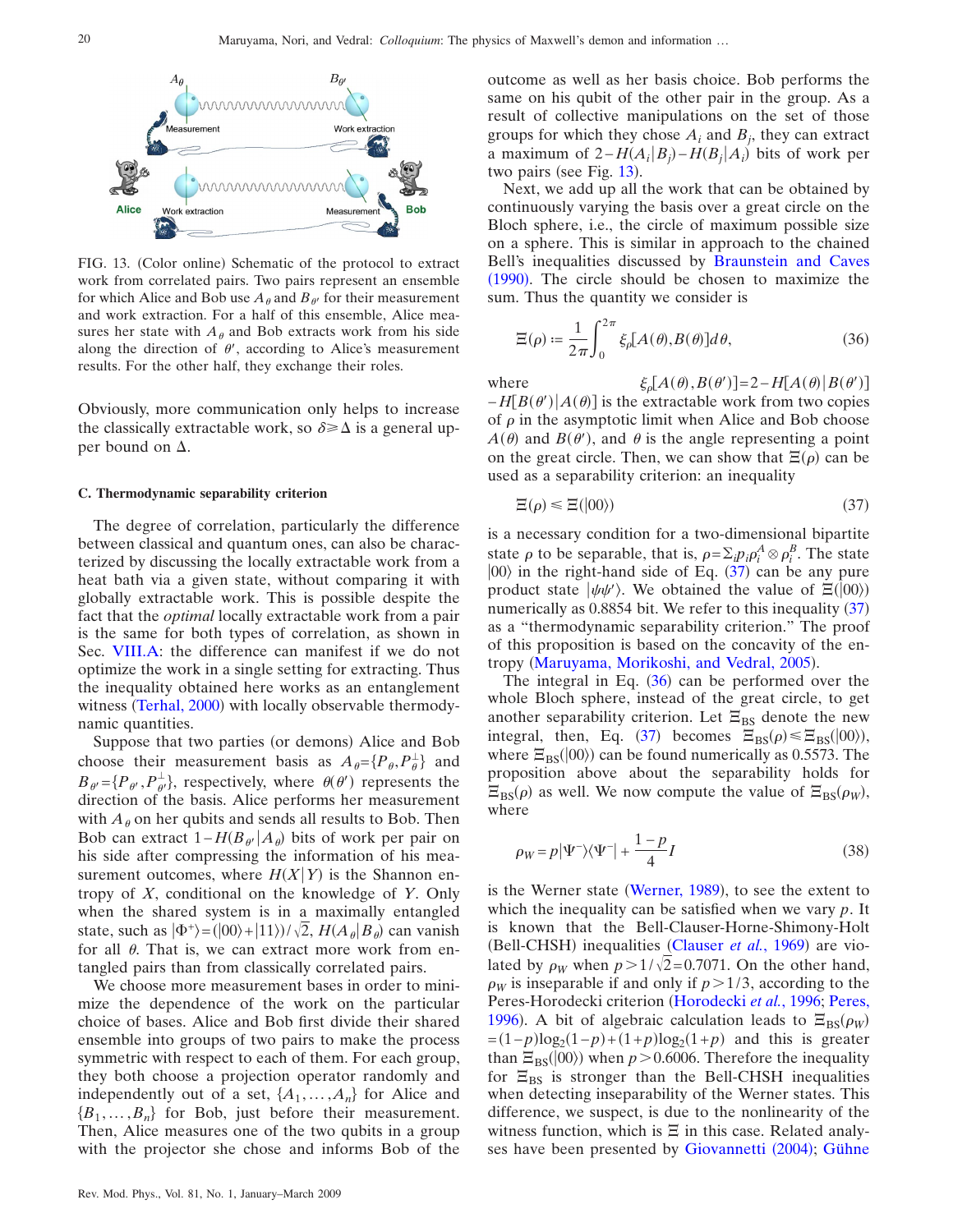[and Lewenstein](#page-21-34) (2004a, [2004b](#page-21-35)) from the point of view of the entropic uncertainty relations.

# **IX. PHYSICAL IMPLEMENTATIONS OF THE DEMON**

Apart from our own interests, there are of course a myriad of other interesting works on Maxwell's demon in the quantum regime, particularly on the physical implementations of the work-extracting engine under control of the demon. We review some of them in this section.

[Lloyd](#page-22-51) (1997) proposed an experimental realization of Maxwell's demon using nuclear magnetic resonance (NMR) techniques. A spin-1/2 particle prepared in a standard state, e.g.,  $|\!\!\downarrow\rangle$ , works as the demon (memory) to store the information in a given state, which is also a spin-1/2 particle. Extracting work is done by applying a  $\pi$  pulse (to flip it in the  $\{|\uparrow\rangle, |\downarrow\rangle\}$  basis) at the spin's precession frequency  $\omega = 2\mu B/\hbar$ , where  $\mu$  is the magnetic moment of the spin and *B* is the external magnetic field: a photon of energy  $\hbar \omega$  will be emitted to the field when the spin flips from the higher energy state  $|\uparrow\rangle$  to the lower energy state  $| \downarrow \rangle$ . If each of two spins uses a heat bath at different temperatures, then we can consider a cycle that performs work in analogy with the Carnot cycle. The quantumness comes into the discussion of the inefficiency of the cycle, compared with the ideal Carnot case, which is due to the entropy increase by (quantum) projective measurements. That is, more entropy increase is needed to erase the original information stored in the demon's memory.

A practical realization of Lloyd's analysis was pro-posed by [Quan, Wang,](#page-22-52) et al. (2006), in which supercon-ducting qubits ([You and Nori, 2005](#page-22-53)), instead of spin-1/2 particles, are used to manipulate information or energy transfer. The necessity of two heat baths at different temperatures is represented by a temperature gradient between two qubits and the sequence of actual operations is presented there.

The idea of directly using energy stored in two-level atoms was presented by Scully and co-workers ([Scully,](#page-22-54) [2001;](#page-22-54) [Rostovtsev](#page-22-55) *et al.*, 2005; [Sariyanni](#page-22-56) *et al.*, 2005; [Scully](#page-22-57) et al.[, 2005](#page-22-57)). In their scenario, two-level atoms are first randomized in a hohlraum, which is a hollow cavity that thermalizes the energy levels of incoming atoms, and next they are separated by a Stern-Gerlach-type apparatus into two spatial paths. Useful energy could be extracted from atoms in the excited state, and then atoms in the two paths are combined. At the final stage the which-path information is erased isothermally, dissipating heat (entropy) into the environment, to recycle atoms for another cycle.

In summary, these physical cycles involve a process that merges two different physical paths representing two logical states. The merger of two paths corresponds to the logically irreversible process discussed in Sec. III, as also emphasized by [Bennett](#page-21-36) (2003), and thus leads to an entropy increase in the outside world of the information carrier.

[Scully](#page-22-58) (2003) further proposed another type of heat

engine, which has important quantum aspects. Instead of the two-level atoms in the above example, three-level atoms are now used to provide useful work (energy) to the radiation field in a cavity. The atom has one excited level  $|a\rangle$  and two nearly degenerate ground levels  $|b\rangle$  and  $|c\rangle$ . The atoms are initially prepared to have some small population in the level  $|a\rangle$  and a coherent superposition between  $|b\rangle$  and  $|c\rangle$ , that is, its density operator is given by  $\rho_0 = p_a |a\rangle\langle a| + (1 - p_a)|g\rangle\langle g|$ , where  $|g\rangle = c_b |b\rangle + c_c |c\rangle$  $(|c_b|^2 + |c_c|^2 = 1)$ . The amplitudes  $c_b$  and  $c_c$  as well as the cavity frequency are tuned so that the probability of transition from  $|g\rangle$  to  $|a\rangle$  vanishes.<sup>14</sup>

An interesting consequence of Scully's idea is that quantum coherence, in  $|g\rangle$ , could be useful to enhance the efficiency of the thermodynamic cycle even beyond the Carnot efficiency. This is because it could be possible to extract work, in the form of photons, from a single heat bath. Such a scenario of extracting work from a single heat bath is indeed reminiscent of Szilard's demon-assisted one-molecule engine in Sec. II.B. In Scully's engine, quantum coherence plays the role of the demon. Because of the suppressed absorption of photons by the atoms, cold atoms absorb less than they would in the absence of coherence, while hot atoms do emit photons. Hence there is a *sorting action*, which could be seen as a demon's maneuver. As in Szilard's case, entropy needs to be dissipated when resetting the state of the demon. Including the entropy cost for initializing the atoms in the total entropy bill ensures the validity of the second law. A more detailed physical implementation was studied by [Quan, Zhang, and Su](#page-22-59)  $(2006).$  $(2006).$  $(2006).$ 

Another noteworthy example, also proposed by Scully, might be the quantum heat engine that makes use of the difference in energy gaps of a three-level atom ([Scully, 2002;](#page-22-60) [Rostovtsev](#page-22-61) et al., 2003). By combining maser and laser cavities to control the population of each level, it could be possible to devise a Carnot-type or Otto-type heat engine and calculate the upper bounds on their efficiency.

Kieu proposed an idea of a related, but different, type of engine that consists of a two-level potential well ([Kieu, 2004](#page-22-62)). Work-extracting cycles can be done by manipulating the parameters for the potential, such as its width and depth. Then the relationships between the temperatures of the heat baths, the change in energy levels, and the extractable work are analyzed, confirming the validity of the second law in the quantum regime. This type of idea was considerably extended to more general cases and scrutinized in terms of quantum Car-not and Otto engines by [Quan](#page-22-64) et al. (2005, [2007](#page-22-64)). Quan [et al.](#page-22-64) (2007) also provided a succinct and pedagogical presentation of quantum heat engines.

When it comes to the demon in the quantum world, there is also an analysis on Landauer's erasure principle

<sup>&</sup>lt;sup>14</sup>Such a coherent trapping in  $|g\rangle$  occurs due to the destructive quantum interference between two transitions, namely, *b*  $\rightarrow$  |a) and  $\vert c \rangle \rightarrow$  |a). See Chap. 7 of [Scully and Zubairy](#page-22-65) (1997).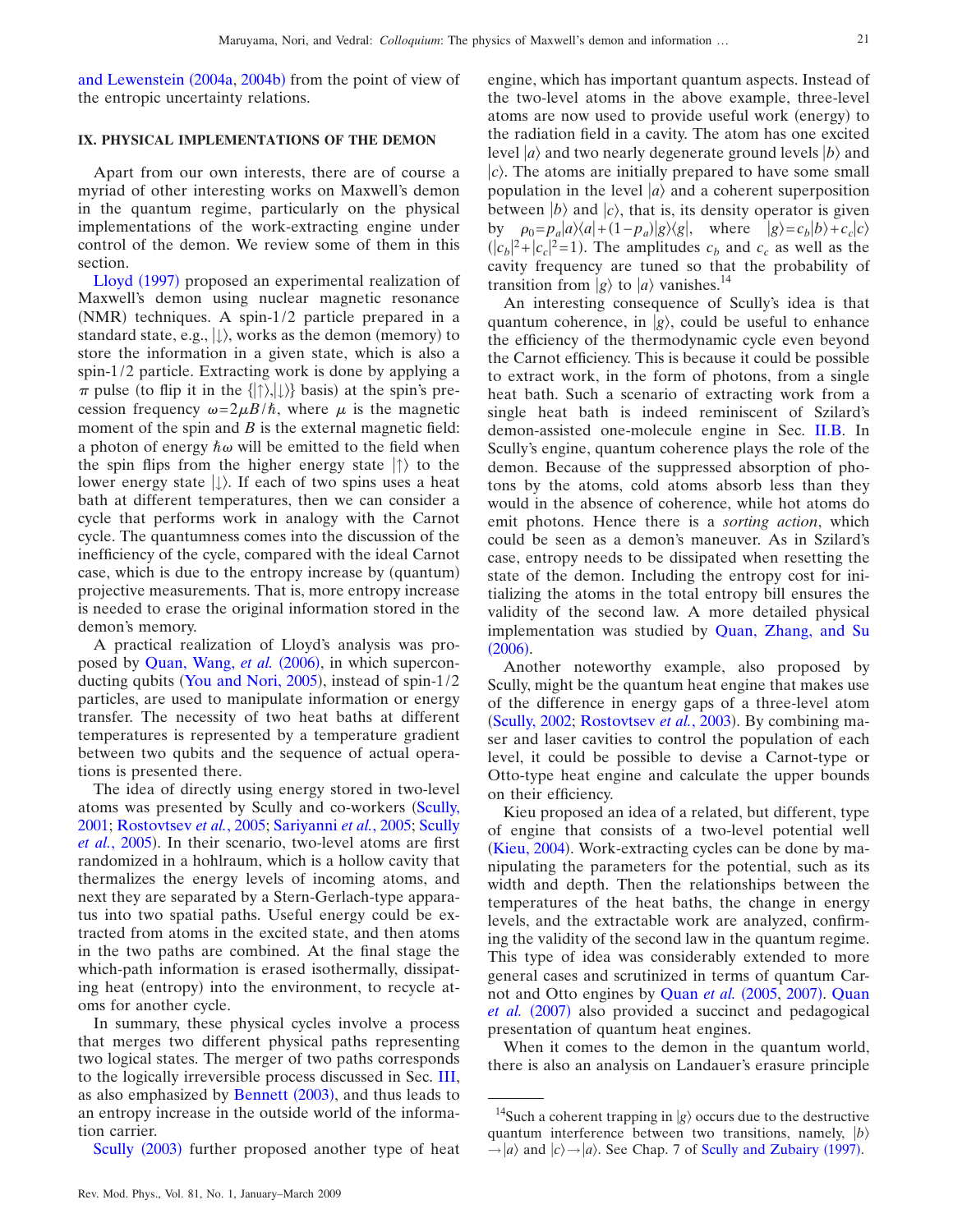in the quantum regime. [Allahverdyan and Nieuwenhui-](#page-21-37)zen ([2001](#page-21-37)) discussed the validity of the principle when entanglement is taken into account due to the interaction between the memory system and the environment. However, they identified the Clausius inequality and the erasure principle directly, and showed that the Clausius inequality could be violated because of entanglement. This seems to be incompatible with the results by [Shi](#page-22-13)[zume](#page-22-13) (1995); [Piechocinska](#page-22-14) (2000), where the Clausius inequality was not used to derive the bound.

# **X. CONCLUDING REMARKS**

Since his birth in the late 19th century, Maxwell's demon has surely been enjoying watching scientists struggling with his paradox. Nevertheless, he has led us to a new paradigm over the past century, i.e., the interplay of physics and information theory.

To conclude this paper, we restress that realizing the irreplaceable reciprocity between physics and information has given rise to a number of implications in the foundations of not only quantum mechanics, but also gravity. This may be suggesting that information would help us merge quantum mechanics and gravity since Maxwell's demon is playing his game at the very core of both theories. Moreover, the interplay has been a powerful driving force in the development of quantuminformation science.

We probably had better prepare for more "demonic" intellectual challenges, as more revolutionary paradigm shifts might be expected to come in any fields of natural sciences. Therefore it should be still too early to presume the demise of the demon with plenty of mysteries in nature lying in front of us.

# **ACKNOWLEDGMENTS**

K.M. is grateful to Alex Zagoskin for a careful reading of the paper and helpful suggestions. The figures of demon in Figs. [1](#page-2-0) and [13,](#page-19-0) known as the BSD Daemon, are copyright 1998 by Marshall Kirk McKusick and are used with permission. This work was supported in part by the National Security Agency (NSA), the Army Research Office (ARO), the Laboratory for Physical Sciences (LPS), the National Science Foundation (NSF) Grant No. EIA-0130383, the CREST program of the Japan Science and Technology Agency (JST), the Japan Society for the Promotion of Science Core-to-Core (JSPS-CTC) program, and the JSPS-RFBR Grant No. 06-02-91200. V.V. thanks the UK Engineering and Physical Sciences Research Council, the Royal Society, the Wolfson Foundation, The National Research Foundation (Singapore), and the Ministry of Education (Singapore) for support.

## <span id="page-21-37"></span>**REFERENCES**

Allahverdyan, A. E., and T. M. Nieuwenhuizen, 2001, Phys. Rev. E **64**, 056117.

<span id="page-21-6"></span>Allahverdyan, A. E., and T. M. Nieuwenhuizen, 2006, Phys.

Rev. E **73**, 066119.

- <span id="page-21-8"></span>Bardeen, J. M., B. Carter, and S. W. Hawking, 1973, Commun. Math. Phys. **31**, 161.
- <span id="page-21-9"></span>Bekenstein, J. D., 1973, Phys. Rev. D **7**, 2333.
- <span id="page-21-10"></span>Bekenstein, J. D., 1974, Phys. Rev. D **9**, 3292.
- <span id="page-21-24"></span>Bell, J. S., 1964, Physics (Long Island City, N.Y.) 1, 195.
- <span id="page-21-5"></span>Bennett, C. H., 1982, Int. J. Theor. Phys. **21**, 905.
- <span id="page-21-36"></span>Bennett, C. H., 2003, Stud. Hist. Philos. Mod. Phys. **34**, 501.
- <span id="page-21-19"></span>Bennett, C. H., and G. Brassard, 1984, *Proceedings of the IEEE International Conference on Computers, Systems, and* Signal Processing (IEEE Press, Los Alamitos, CA).
- <span id="page-21-22"></span>Bennett, C. H., G. Brassard, C. Crepeau, R. Jozsa, A. Peres, and W. K. Wootters, 1993, Phys. Rev. Lett. **70**, 1895.
- <span id="page-21-28"></span>Bennett, C. H., G. Brassard, S. Popescu, B. Schumacher, J. A. Smolin, and W. K. Wootters, 1996, Phys. Rev. Lett. **76**, 722.
- <span id="page-21-21"></span>Bennett, C. H., and S. Weisner, 1992, Phys. Rev. Lett. **69**, 2881.
- <span id="page-21-14"></span>Bousso, R., 2002, Rev. Mod. Phys. **74**, 825.
- <span id="page-21-31"></span>Braunstein, S. L., and C. M. Caves, 1990, Ann. Phys. **202**, 22.
- <span id="page-21-1"></span>Brillouin, L., 1951, J. Appl. Phys. **22**, 334.
- <span id="page-21-4"></span>Brillouin, L., 2004, *Science and Information Theory*, 2nd ed. (Dover, New York) (a reprint of the original book, *La Science* et la Théorie de l'information, published in 1959).
- <span id="page-21-32"></span>Clauser, J. F., M. A. Horne, A. Shimony, and R. A. Holt, 1969, Phys. Rev. Lett. **23**, 880.
- <span id="page-21-11"></span>Davies, P. C., 1975, J. Phys. A **8**, 609.
- <span id="page-21-3"></span>Demers, P., 1944, J. Curric. Stud. **22**, 27.
- <span id="page-21-20"></span>Ekert, A., 1991, Phys. Rev. Lett. **67**, 661.
- <span id="page-21-0"></span>Feynman, R. P., R. B. Leighton, and M. Sands, 1965, *The Feynman Lectures on Physics—Vol. 1* (Addison-Wesley, Reading, MA).
- <span id="page-21-2"></span>Gabor, D., 1961, in *Progress in Optics*, edited by E. Wolf (North-Holland, Amsterdam), p. 111.
- <span id="page-21-33"></span>Giovannetti, V., 2004, Phys. Rev. A **70**, 012102.
- <span id="page-21-30"></span>Groisman, B., S. Popescu, and A. Winter, 2005, Phys. Rev. A **72**, 032317.
- <span id="page-21-23"></span>Grover, L. K., 1996, *Proceedings of STOC'96 -Symposium on* the Theory of Computing, Philadelphia (ACM, New York), p. 212.
- <span id="page-21-34"></span>Gühne, O., and M. Lewenstein, 2004a, Phys. Rev. A **70**, 022316.
- <span id="page-21-35"></span>Gühne, O., and M. Lewenstein, 2004b, Ann. Isr. Phys. Soc. **734**, 230.
- <span id="page-21-17"></span>Hausladen, P., R. Jozsa, B. Schumacher, M. Westmoreland, and W. K. Wootters, 1996, Phys. Rev. A **54**, 1869.
- <span id="page-21-12"></span>Hawking, S. W., 1974, Nature (London) 248, 30.
- <span id="page-21-15"></span>Hawking, S. W., 2005, Phys. Rev. D **72**, 084013.
- <span id="page-21-16"></span>Holevo, A. S., 1973, Probl. Peredachi Inf. 9, 3 [Probl. Inf. Transm. 9, 77 (1973)].
- <span id="page-21-18"></span>Holevo, A. S., 1998, IEEE Trans. Inf. Theory **44**, 269.
- <span id="page-21-25"></span>Horodecki, M., 2001, Quantum Inf. Comput. **1**, 3.
- <span id="page-21-29"></span>Horodecki, M., P. Horodecki, and R. Horodecki, 1996, Phys. Lett. A **223**, 1.
- Horodecki, M., P. Horodecki, R. Horodecki, J. Oppenheim, A. Sen(De), U. Sen, and B. Synak-Radtke, 2005, Phys. Rev. A **71**, 062307.
- <span id="page-21-26"></span>Horodecki, P., and R. Horordecki, 2001, Quantum Inf. Comput. **1**, 45.
- <span id="page-21-27"></span>Horodecki, R., P. Horodecki, M. Horodecki, and K. Horodecki, 2007, e-print arXiv:quant-ph/0702225, Rev. Mod. Phys. (to be published).
- <span id="page-21-7"></span>Jacobson, T., 1995, Phys. Rev. Lett. **75**, 1260.
- <span id="page-21-13"></span>Jacobson, T., 1996, *Introductory Lectures on Black Hole Ther-*